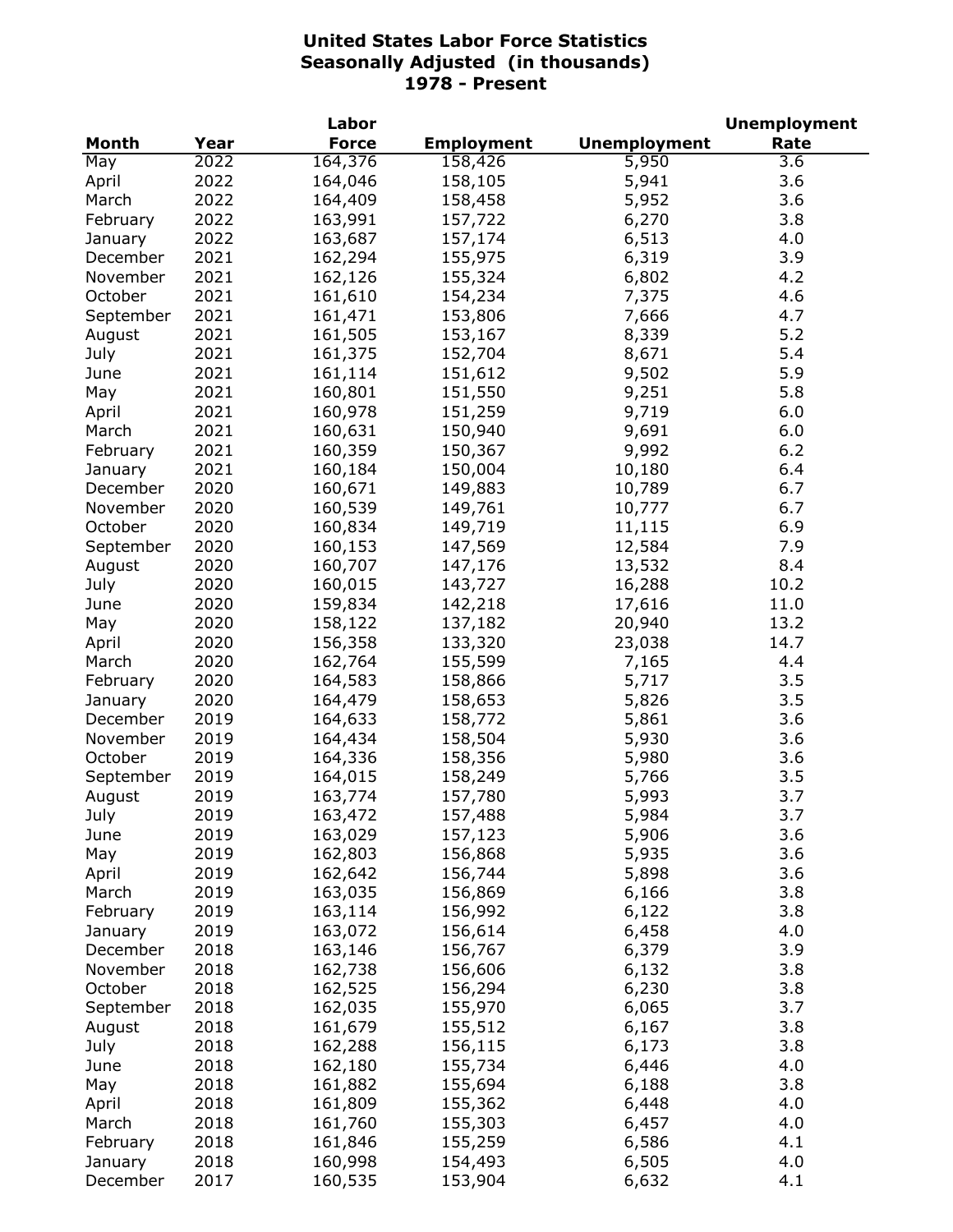| <b>Unemployment</b><br><b>Month</b><br>Year<br><b>Force</b><br>Rate<br><b>Employment</b><br>2017<br>160,579<br>6,774<br>November<br>153,805<br>4.2<br>160,309<br>4.2<br>October<br>2017<br>153,609<br>6,700<br>4.3<br>September<br>2017<br>161,140<br>154,286<br>6,854<br>2017<br>4.4<br>160,586<br>153,503<br>August<br>7,082<br>2017<br>160,462<br>153,569<br>6,892<br>4.3<br>July<br>2017<br>160,192<br>153,318<br>6,873<br>4.3<br>June<br>2017<br>160,068<br>153,069<br>7,000<br>4.4<br>May<br>4.4<br>2017<br>160,345<br>153,255<br>7,089<br>April<br>2017<br>160,137<br>153,065<br>7,073<br>4.4<br>March<br>4.6<br>2017<br>159,859<br>152,480<br>7,379<br>February<br>152,152<br>4.7<br>2017<br>159,620<br>7,468<br>January<br>152,157<br>4.7<br>2016<br>159,678<br>7,521<br>December<br>7,553<br>159,506<br>151,954<br>4.7<br>2016<br>November<br>159,605<br>151,793<br>7,811<br>October<br>2016<br>4.9<br>7,953<br>2016<br>159,714<br>151,761<br>5.0<br>September<br>159,562<br>151,779<br>7,784<br>4.9<br>2016<br>August<br>2016<br>159,194<br>151,554<br>4.8<br>July<br>7,641<br>151,223<br>4.9<br>2016<br>158,967<br>June<br>7,744<br>2016<br>158,784<br>151,132<br>7,652<br>4.8<br>May<br>159,141<br>151,074<br>5.1<br>2016<br>8,067<br>April<br>2016<br>159,179<br>5.0<br>151,218<br>March<br>7,961<br>2016<br>158,640<br>150,939<br>7,702<br>4.9<br>February<br>2016<br>158,280<br>150,653<br>7,627<br>4.8<br>January<br>2015<br>158,035<br>150,128<br>7,907<br>5.0<br>December<br>2015<br>5.1<br>157,463<br>149,463<br>8,000<br>November<br>2015<br>5.0<br>157,167<br>149,246<br>7,922<br>October<br>2015<br>7,907<br>5.0<br>156,733<br>148,826<br>September<br>157,172<br>7,992<br>5.1<br>2015<br>149,181<br>August<br>156,997<br>148,830<br>8,167<br>5.2<br>July<br>2015<br>157,062<br>8,247<br>5.3<br>2015<br>148,816<br>June<br>157,651<br>8,834<br>5.6<br>2015<br>148,817<br>May<br>148,511<br>2015<br>157,060<br>8,550<br>5.4<br>April<br>8,515<br>2015<br>156,643<br>148,128<br>5.4<br>March<br>2015<br>5.5<br>February<br>156,644<br>148,045<br>8,599<br>2015<br>5.7<br>157,030<br>148,145<br>8,885<br>January<br>5.6<br>2014<br>147,615<br>8,717<br>156,332<br>December<br>2014<br>5.8<br>156,494<br>147,404<br>9,090<br>November<br>2014<br>156,417<br>8,990<br>5.7<br>October<br>147,427<br>5.9<br>2014<br>156,040<br>146,778<br>September<br>9,262<br>2014<br>156,130<br>146,530<br>9,599<br>6.1<br>August<br>2014<br>156,007<br>146,399<br>9,608<br>6.2<br>July<br>6.1<br>2014<br>155,707<br>9,460<br>June<br>146,247<br>2014<br>155,684<br>145,825<br>9,859<br>6.3<br>May<br>6.2<br>2014<br>155,369<br>145,667<br>9,702<br>April<br>6.7<br>2014<br>156,028<br>145,648<br>10,380<br>March<br>2014<br>155,483<br>145,134<br>10,349<br>6.7<br>February<br>155,352<br>2014<br>145,150<br>10,202<br>6.6<br>January<br>155,182<br>6.7<br>2013<br>144,778<br>10,404<br>December<br>6.9<br>2013<br>155,265<br>144,479<br>10,787<br>November<br>7.2<br>2013<br>154,673<br>143,537<br>October<br>11,136<br>7.2<br>2013<br>155,687<br>144,418<br>11,270<br>September<br>7.2<br>2013<br>155,605<br>144,326<br>11,279<br>August<br>7.3<br>2013<br>144,264<br>11,335<br>July<br>155,599 |      |      | Labor   |         |        | <b>Unemployment</b> |
|-------------------------------------------------------------------------------------------------------------------------------------------------------------------------------------------------------------------------------------------------------------------------------------------------------------------------------------------------------------------------------------------------------------------------------------------------------------------------------------------------------------------------------------------------------------------------------------------------------------------------------------------------------------------------------------------------------------------------------------------------------------------------------------------------------------------------------------------------------------------------------------------------------------------------------------------------------------------------------------------------------------------------------------------------------------------------------------------------------------------------------------------------------------------------------------------------------------------------------------------------------------------------------------------------------------------------------------------------------------------------------------------------------------------------------------------------------------------------------------------------------------------------------------------------------------------------------------------------------------------------------------------------------------------------------------------------------------------------------------------------------------------------------------------------------------------------------------------------------------------------------------------------------------------------------------------------------------------------------------------------------------------------------------------------------------------------------------------------------------------------------------------------------------------------------------------------------------------------------------------------------------------------------------------------------------------------------------------------------------------------------------------------------------------------------------------------------------------------------------------------------------------------------------------------------------------------------------------------------------------------------------------------------------------------------------------------------------------------------------------------------------------------------------------------------------------------------------------------------------------------------------------------------------------------------------------------------------------------------------------------------------------------------------------------------------------------------------------------------------------------------------------------------------------------------------------------------|------|------|---------|---------|--------|---------------------|
|                                                                                                                                                                                                                                                                                                                                                                                                                                                                                                                                                                                                                                                                                                                                                                                                                                                                                                                                                                                                                                                                                                                                                                                                                                                                                                                                                                                                                                                                                                                                                                                                                                                                                                                                                                                                                                                                                                                                                                                                                                                                                                                                                                                                                                                                                                                                                                                                                                                                                                                                                                                                                                                                                                                                                                                                                                                                                                                                                                                                                                                                                                                                                                                                       |      |      |         |         |        |                     |
|                                                                                                                                                                                                                                                                                                                                                                                                                                                                                                                                                                                                                                                                                                                                                                                                                                                                                                                                                                                                                                                                                                                                                                                                                                                                                                                                                                                                                                                                                                                                                                                                                                                                                                                                                                                                                                                                                                                                                                                                                                                                                                                                                                                                                                                                                                                                                                                                                                                                                                                                                                                                                                                                                                                                                                                                                                                                                                                                                                                                                                                                                                                                                                                                       |      |      |         |         |        |                     |
|                                                                                                                                                                                                                                                                                                                                                                                                                                                                                                                                                                                                                                                                                                                                                                                                                                                                                                                                                                                                                                                                                                                                                                                                                                                                                                                                                                                                                                                                                                                                                                                                                                                                                                                                                                                                                                                                                                                                                                                                                                                                                                                                                                                                                                                                                                                                                                                                                                                                                                                                                                                                                                                                                                                                                                                                                                                                                                                                                                                                                                                                                                                                                                                                       |      |      |         |         |        |                     |
|                                                                                                                                                                                                                                                                                                                                                                                                                                                                                                                                                                                                                                                                                                                                                                                                                                                                                                                                                                                                                                                                                                                                                                                                                                                                                                                                                                                                                                                                                                                                                                                                                                                                                                                                                                                                                                                                                                                                                                                                                                                                                                                                                                                                                                                                                                                                                                                                                                                                                                                                                                                                                                                                                                                                                                                                                                                                                                                                                                                                                                                                                                                                                                                                       |      |      |         |         |        |                     |
|                                                                                                                                                                                                                                                                                                                                                                                                                                                                                                                                                                                                                                                                                                                                                                                                                                                                                                                                                                                                                                                                                                                                                                                                                                                                                                                                                                                                                                                                                                                                                                                                                                                                                                                                                                                                                                                                                                                                                                                                                                                                                                                                                                                                                                                                                                                                                                                                                                                                                                                                                                                                                                                                                                                                                                                                                                                                                                                                                                                                                                                                                                                                                                                                       |      |      |         |         |        |                     |
|                                                                                                                                                                                                                                                                                                                                                                                                                                                                                                                                                                                                                                                                                                                                                                                                                                                                                                                                                                                                                                                                                                                                                                                                                                                                                                                                                                                                                                                                                                                                                                                                                                                                                                                                                                                                                                                                                                                                                                                                                                                                                                                                                                                                                                                                                                                                                                                                                                                                                                                                                                                                                                                                                                                                                                                                                                                                                                                                                                                                                                                                                                                                                                                                       |      |      |         |         |        |                     |
|                                                                                                                                                                                                                                                                                                                                                                                                                                                                                                                                                                                                                                                                                                                                                                                                                                                                                                                                                                                                                                                                                                                                                                                                                                                                                                                                                                                                                                                                                                                                                                                                                                                                                                                                                                                                                                                                                                                                                                                                                                                                                                                                                                                                                                                                                                                                                                                                                                                                                                                                                                                                                                                                                                                                                                                                                                                                                                                                                                                                                                                                                                                                                                                                       |      |      |         |         |        |                     |
|                                                                                                                                                                                                                                                                                                                                                                                                                                                                                                                                                                                                                                                                                                                                                                                                                                                                                                                                                                                                                                                                                                                                                                                                                                                                                                                                                                                                                                                                                                                                                                                                                                                                                                                                                                                                                                                                                                                                                                                                                                                                                                                                                                                                                                                                                                                                                                                                                                                                                                                                                                                                                                                                                                                                                                                                                                                                                                                                                                                                                                                                                                                                                                                                       |      |      |         |         |        |                     |
|                                                                                                                                                                                                                                                                                                                                                                                                                                                                                                                                                                                                                                                                                                                                                                                                                                                                                                                                                                                                                                                                                                                                                                                                                                                                                                                                                                                                                                                                                                                                                                                                                                                                                                                                                                                                                                                                                                                                                                                                                                                                                                                                                                                                                                                                                                                                                                                                                                                                                                                                                                                                                                                                                                                                                                                                                                                                                                                                                                                                                                                                                                                                                                                                       |      |      |         |         |        |                     |
|                                                                                                                                                                                                                                                                                                                                                                                                                                                                                                                                                                                                                                                                                                                                                                                                                                                                                                                                                                                                                                                                                                                                                                                                                                                                                                                                                                                                                                                                                                                                                                                                                                                                                                                                                                                                                                                                                                                                                                                                                                                                                                                                                                                                                                                                                                                                                                                                                                                                                                                                                                                                                                                                                                                                                                                                                                                                                                                                                                                                                                                                                                                                                                                                       |      |      |         |         |        |                     |
|                                                                                                                                                                                                                                                                                                                                                                                                                                                                                                                                                                                                                                                                                                                                                                                                                                                                                                                                                                                                                                                                                                                                                                                                                                                                                                                                                                                                                                                                                                                                                                                                                                                                                                                                                                                                                                                                                                                                                                                                                                                                                                                                                                                                                                                                                                                                                                                                                                                                                                                                                                                                                                                                                                                                                                                                                                                                                                                                                                                                                                                                                                                                                                                                       |      |      |         |         |        |                     |
|                                                                                                                                                                                                                                                                                                                                                                                                                                                                                                                                                                                                                                                                                                                                                                                                                                                                                                                                                                                                                                                                                                                                                                                                                                                                                                                                                                                                                                                                                                                                                                                                                                                                                                                                                                                                                                                                                                                                                                                                                                                                                                                                                                                                                                                                                                                                                                                                                                                                                                                                                                                                                                                                                                                                                                                                                                                                                                                                                                                                                                                                                                                                                                                                       |      |      |         |         |        |                     |
|                                                                                                                                                                                                                                                                                                                                                                                                                                                                                                                                                                                                                                                                                                                                                                                                                                                                                                                                                                                                                                                                                                                                                                                                                                                                                                                                                                                                                                                                                                                                                                                                                                                                                                                                                                                                                                                                                                                                                                                                                                                                                                                                                                                                                                                                                                                                                                                                                                                                                                                                                                                                                                                                                                                                                                                                                                                                                                                                                                                                                                                                                                                                                                                                       |      |      |         |         |        |                     |
|                                                                                                                                                                                                                                                                                                                                                                                                                                                                                                                                                                                                                                                                                                                                                                                                                                                                                                                                                                                                                                                                                                                                                                                                                                                                                                                                                                                                                                                                                                                                                                                                                                                                                                                                                                                                                                                                                                                                                                                                                                                                                                                                                                                                                                                                                                                                                                                                                                                                                                                                                                                                                                                                                                                                                                                                                                                                                                                                                                                                                                                                                                                                                                                                       |      |      |         |         |        |                     |
|                                                                                                                                                                                                                                                                                                                                                                                                                                                                                                                                                                                                                                                                                                                                                                                                                                                                                                                                                                                                                                                                                                                                                                                                                                                                                                                                                                                                                                                                                                                                                                                                                                                                                                                                                                                                                                                                                                                                                                                                                                                                                                                                                                                                                                                                                                                                                                                                                                                                                                                                                                                                                                                                                                                                                                                                                                                                                                                                                                                                                                                                                                                                                                                                       |      |      |         |         |        |                     |
|                                                                                                                                                                                                                                                                                                                                                                                                                                                                                                                                                                                                                                                                                                                                                                                                                                                                                                                                                                                                                                                                                                                                                                                                                                                                                                                                                                                                                                                                                                                                                                                                                                                                                                                                                                                                                                                                                                                                                                                                                                                                                                                                                                                                                                                                                                                                                                                                                                                                                                                                                                                                                                                                                                                                                                                                                                                                                                                                                                                                                                                                                                                                                                                                       |      |      |         |         |        |                     |
|                                                                                                                                                                                                                                                                                                                                                                                                                                                                                                                                                                                                                                                                                                                                                                                                                                                                                                                                                                                                                                                                                                                                                                                                                                                                                                                                                                                                                                                                                                                                                                                                                                                                                                                                                                                                                                                                                                                                                                                                                                                                                                                                                                                                                                                                                                                                                                                                                                                                                                                                                                                                                                                                                                                                                                                                                                                                                                                                                                                                                                                                                                                                                                                                       |      |      |         |         |        |                     |
|                                                                                                                                                                                                                                                                                                                                                                                                                                                                                                                                                                                                                                                                                                                                                                                                                                                                                                                                                                                                                                                                                                                                                                                                                                                                                                                                                                                                                                                                                                                                                                                                                                                                                                                                                                                                                                                                                                                                                                                                                                                                                                                                                                                                                                                                                                                                                                                                                                                                                                                                                                                                                                                                                                                                                                                                                                                                                                                                                                                                                                                                                                                                                                                                       |      |      |         |         |        |                     |
|                                                                                                                                                                                                                                                                                                                                                                                                                                                                                                                                                                                                                                                                                                                                                                                                                                                                                                                                                                                                                                                                                                                                                                                                                                                                                                                                                                                                                                                                                                                                                                                                                                                                                                                                                                                                                                                                                                                                                                                                                                                                                                                                                                                                                                                                                                                                                                                                                                                                                                                                                                                                                                                                                                                                                                                                                                                                                                                                                                                                                                                                                                                                                                                                       |      |      |         |         |        |                     |
|                                                                                                                                                                                                                                                                                                                                                                                                                                                                                                                                                                                                                                                                                                                                                                                                                                                                                                                                                                                                                                                                                                                                                                                                                                                                                                                                                                                                                                                                                                                                                                                                                                                                                                                                                                                                                                                                                                                                                                                                                                                                                                                                                                                                                                                                                                                                                                                                                                                                                                                                                                                                                                                                                                                                                                                                                                                                                                                                                                                                                                                                                                                                                                                                       |      |      |         |         |        |                     |
|                                                                                                                                                                                                                                                                                                                                                                                                                                                                                                                                                                                                                                                                                                                                                                                                                                                                                                                                                                                                                                                                                                                                                                                                                                                                                                                                                                                                                                                                                                                                                                                                                                                                                                                                                                                                                                                                                                                                                                                                                                                                                                                                                                                                                                                                                                                                                                                                                                                                                                                                                                                                                                                                                                                                                                                                                                                                                                                                                                                                                                                                                                                                                                                                       |      |      |         |         |        |                     |
|                                                                                                                                                                                                                                                                                                                                                                                                                                                                                                                                                                                                                                                                                                                                                                                                                                                                                                                                                                                                                                                                                                                                                                                                                                                                                                                                                                                                                                                                                                                                                                                                                                                                                                                                                                                                                                                                                                                                                                                                                                                                                                                                                                                                                                                                                                                                                                                                                                                                                                                                                                                                                                                                                                                                                                                                                                                                                                                                                                                                                                                                                                                                                                                                       |      |      |         |         |        |                     |
|                                                                                                                                                                                                                                                                                                                                                                                                                                                                                                                                                                                                                                                                                                                                                                                                                                                                                                                                                                                                                                                                                                                                                                                                                                                                                                                                                                                                                                                                                                                                                                                                                                                                                                                                                                                                                                                                                                                                                                                                                                                                                                                                                                                                                                                                                                                                                                                                                                                                                                                                                                                                                                                                                                                                                                                                                                                                                                                                                                                                                                                                                                                                                                                                       |      |      |         |         |        |                     |
|                                                                                                                                                                                                                                                                                                                                                                                                                                                                                                                                                                                                                                                                                                                                                                                                                                                                                                                                                                                                                                                                                                                                                                                                                                                                                                                                                                                                                                                                                                                                                                                                                                                                                                                                                                                                                                                                                                                                                                                                                                                                                                                                                                                                                                                                                                                                                                                                                                                                                                                                                                                                                                                                                                                                                                                                                                                                                                                                                                                                                                                                                                                                                                                                       |      |      |         |         |        |                     |
|                                                                                                                                                                                                                                                                                                                                                                                                                                                                                                                                                                                                                                                                                                                                                                                                                                                                                                                                                                                                                                                                                                                                                                                                                                                                                                                                                                                                                                                                                                                                                                                                                                                                                                                                                                                                                                                                                                                                                                                                                                                                                                                                                                                                                                                                                                                                                                                                                                                                                                                                                                                                                                                                                                                                                                                                                                                                                                                                                                                                                                                                                                                                                                                                       |      |      |         |         |        |                     |
|                                                                                                                                                                                                                                                                                                                                                                                                                                                                                                                                                                                                                                                                                                                                                                                                                                                                                                                                                                                                                                                                                                                                                                                                                                                                                                                                                                                                                                                                                                                                                                                                                                                                                                                                                                                                                                                                                                                                                                                                                                                                                                                                                                                                                                                                                                                                                                                                                                                                                                                                                                                                                                                                                                                                                                                                                                                                                                                                                                                                                                                                                                                                                                                                       |      |      |         |         |        |                     |
|                                                                                                                                                                                                                                                                                                                                                                                                                                                                                                                                                                                                                                                                                                                                                                                                                                                                                                                                                                                                                                                                                                                                                                                                                                                                                                                                                                                                                                                                                                                                                                                                                                                                                                                                                                                                                                                                                                                                                                                                                                                                                                                                                                                                                                                                                                                                                                                                                                                                                                                                                                                                                                                                                                                                                                                                                                                                                                                                                                                                                                                                                                                                                                                                       |      |      |         |         |        |                     |
|                                                                                                                                                                                                                                                                                                                                                                                                                                                                                                                                                                                                                                                                                                                                                                                                                                                                                                                                                                                                                                                                                                                                                                                                                                                                                                                                                                                                                                                                                                                                                                                                                                                                                                                                                                                                                                                                                                                                                                                                                                                                                                                                                                                                                                                                                                                                                                                                                                                                                                                                                                                                                                                                                                                                                                                                                                                                                                                                                                                                                                                                                                                                                                                                       |      |      |         |         |        |                     |
|                                                                                                                                                                                                                                                                                                                                                                                                                                                                                                                                                                                                                                                                                                                                                                                                                                                                                                                                                                                                                                                                                                                                                                                                                                                                                                                                                                                                                                                                                                                                                                                                                                                                                                                                                                                                                                                                                                                                                                                                                                                                                                                                                                                                                                                                                                                                                                                                                                                                                                                                                                                                                                                                                                                                                                                                                                                                                                                                                                                                                                                                                                                                                                                                       |      |      |         |         |        |                     |
|                                                                                                                                                                                                                                                                                                                                                                                                                                                                                                                                                                                                                                                                                                                                                                                                                                                                                                                                                                                                                                                                                                                                                                                                                                                                                                                                                                                                                                                                                                                                                                                                                                                                                                                                                                                                                                                                                                                                                                                                                                                                                                                                                                                                                                                                                                                                                                                                                                                                                                                                                                                                                                                                                                                                                                                                                                                                                                                                                                                                                                                                                                                                                                                                       |      |      |         |         |        |                     |
|                                                                                                                                                                                                                                                                                                                                                                                                                                                                                                                                                                                                                                                                                                                                                                                                                                                                                                                                                                                                                                                                                                                                                                                                                                                                                                                                                                                                                                                                                                                                                                                                                                                                                                                                                                                                                                                                                                                                                                                                                                                                                                                                                                                                                                                                                                                                                                                                                                                                                                                                                                                                                                                                                                                                                                                                                                                                                                                                                                                                                                                                                                                                                                                                       |      |      |         |         |        |                     |
|                                                                                                                                                                                                                                                                                                                                                                                                                                                                                                                                                                                                                                                                                                                                                                                                                                                                                                                                                                                                                                                                                                                                                                                                                                                                                                                                                                                                                                                                                                                                                                                                                                                                                                                                                                                                                                                                                                                                                                                                                                                                                                                                                                                                                                                                                                                                                                                                                                                                                                                                                                                                                                                                                                                                                                                                                                                                                                                                                                                                                                                                                                                                                                                                       |      |      |         |         |        |                     |
|                                                                                                                                                                                                                                                                                                                                                                                                                                                                                                                                                                                                                                                                                                                                                                                                                                                                                                                                                                                                                                                                                                                                                                                                                                                                                                                                                                                                                                                                                                                                                                                                                                                                                                                                                                                                                                                                                                                                                                                                                                                                                                                                                                                                                                                                                                                                                                                                                                                                                                                                                                                                                                                                                                                                                                                                                                                                                                                                                                                                                                                                                                                                                                                                       |      |      |         |         |        |                     |
|                                                                                                                                                                                                                                                                                                                                                                                                                                                                                                                                                                                                                                                                                                                                                                                                                                                                                                                                                                                                                                                                                                                                                                                                                                                                                                                                                                                                                                                                                                                                                                                                                                                                                                                                                                                                                                                                                                                                                                                                                                                                                                                                                                                                                                                                                                                                                                                                                                                                                                                                                                                                                                                                                                                                                                                                                                                                                                                                                                                                                                                                                                                                                                                                       |      |      |         |         |        |                     |
|                                                                                                                                                                                                                                                                                                                                                                                                                                                                                                                                                                                                                                                                                                                                                                                                                                                                                                                                                                                                                                                                                                                                                                                                                                                                                                                                                                                                                                                                                                                                                                                                                                                                                                                                                                                                                                                                                                                                                                                                                                                                                                                                                                                                                                                                                                                                                                                                                                                                                                                                                                                                                                                                                                                                                                                                                                                                                                                                                                                                                                                                                                                                                                                                       |      |      |         |         |        |                     |
|                                                                                                                                                                                                                                                                                                                                                                                                                                                                                                                                                                                                                                                                                                                                                                                                                                                                                                                                                                                                                                                                                                                                                                                                                                                                                                                                                                                                                                                                                                                                                                                                                                                                                                                                                                                                                                                                                                                                                                                                                                                                                                                                                                                                                                                                                                                                                                                                                                                                                                                                                                                                                                                                                                                                                                                                                                                                                                                                                                                                                                                                                                                                                                                                       |      |      |         |         |        |                     |
|                                                                                                                                                                                                                                                                                                                                                                                                                                                                                                                                                                                                                                                                                                                                                                                                                                                                                                                                                                                                                                                                                                                                                                                                                                                                                                                                                                                                                                                                                                                                                                                                                                                                                                                                                                                                                                                                                                                                                                                                                                                                                                                                                                                                                                                                                                                                                                                                                                                                                                                                                                                                                                                                                                                                                                                                                                                                                                                                                                                                                                                                                                                                                                                                       |      |      |         |         |        |                     |
|                                                                                                                                                                                                                                                                                                                                                                                                                                                                                                                                                                                                                                                                                                                                                                                                                                                                                                                                                                                                                                                                                                                                                                                                                                                                                                                                                                                                                                                                                                                                                                                                                                                                                                                                                                                                                                                                                                                                                                                                                                                                                                                                                                                                                                                                                                                                                                                                                                                                                                                                                                                                                                                                                                                                                                                                                                                                                                                                                                                                                                                                                                                                                                                                       |      |      |         |         |        |                     |
|                                                                                                                                                                                                                                                                                                                                                                                                                                                                                                                                                                                                                                                                                                                                                                                                                                                                                                                                                                                                                                                                                                                                                                                                                                                                                                                                                                                                                                                                                                                                                                                                                                                                                                                                                                                                                                                                                                                                                                                                                                                                                                                                                                                                                                                                                                                                                                                                                                                                                                                                                                                                                                                                                                                                                                                                                                                                                                                                                                                                                                                                                                                                                                                                       |      |      |         |         |        |                     |
|                                                                                                                                                                                                                                                                                                                                                                                                                                                                                                                                                                                                                                                                                                                                                                                                                                                                                                                                                                                                                                                                                                                                                                                                                                                                                                                                                                                                                                                                                                                                                                                                                                                                                                                                                                                                                                                                                                                                                                                                                                                                                                                                                                                                                                                                                                                                                                                                                                                                                                                                                                                                                                                                                                                                                                                                                                                                                                                                                                                                                                                                                                                                                                                                       |      |      |         |         |        |                     |
|                                                                                                                                                                                                                                                                                                                                                                                                                                                                                                                                                                                                                                                                                                                                                                                                                                                                                                                                                                                                                                                                                                                                                                                                                                                                                                                                                                                                                                                                                                                                                                                                                                                                                                                                                                                                                                                                                                                                                                                                                                                                                                                                                                                                                                                                                                                                                                                                                                                                                                                                                                                                                                                                                                                                                                                                                                                                                                                                                                                                                                                                                                                                                                                                       |      |      |         |         |        |                     |
|                                                                                                                                                                                                                                                                                                                                                                                                                                                                                                                                                                                                                                                                                                                                                                                                                                                                                                                                                                                                                                                                                                                                                                                                                                                                                                                                                                                                                                                                                                                                                                                                                                                                                                                                                                                                                                                                                                                                                                                                                                                                                                                                                                                                                                                                                                                                                                                                                                                                                                                                                                                                                                                                                                                                                                                                                                                                                                                                                                                                                                                                                                                                                                                                       |      |      |         |         |        |                     |
|                                                                                                                                                                                                                                                                                                                                                                                                                                                                                                                                                                                                                                                                                                                                                                                                                                                                                                                                                                                                                                                                                                                                                                                                                                                                                                                                                                                                                                                                                                                                                                                                                                                                                                                                                                                                                                                                                                                                                                                                                                                                                                                                                                                                                                                                                                                                                                                                                                                                                                                                                                                                                                                                                                                                                                                                                                                                                                                                                                                                                                                                                                                                                                                                       |      |      |         |         |        |                     |
|                                                                                                                                                                                                                                                                                                                                                                                                                                                                                                                                                                                                                                                                                                                                                                                                                                                                                                                                                                                                                                                                                                                                                                                                                                                                                                                                                                                                                                                                                                                                                                                                                                                                                                                                                                                                                                                                                                                                                                                                                                                                                                                                                                                                                                                                                                                                                                                                                                                                                                                                                                                                                                                                                                                                                                                                                                                                                                                                                                                                                                                                                                                                                                                                       |      |      |         |         |        |                     |
|                                                                                                                                                                                                                                                                                                                                                                                                                                                                                                                                                                                                                                                                                                                                                                                                                                                                                                                                                                                                                                                                                                                                                                                                                                                                                                                                                                                                                                                                                                                                                                                                                                                                                                                                                                                                                                                                                                                                                                                                                                                                                                                                                                                                                                                                                                                                                                                                                                                                                                                                                                                                                                                                                                                                                                                                                                                                                                                                                                                                                                                                                                                                                                                                       |      |      |         |         |        |                     |
|                                                                                                                                                                                                                                                                                                                                                                                                                                                                                                                                                                                                                                                                                                                                                                                                                                                                                                                                                                                                                                                                                                                                                                                                                                                                                                                                                                                                                                                                                                                                                                                                                                                                                                                                                                                                                                                                                                                                                                                                                                                                                                                                                                                                                                                                                                                                                                                                                                                                                                                                                                                                                                                                                                                                                                                                                                                                                                                                                                                                                                                                                                                                                                                                       |      |      |         |         |        |                     |
|                                                                                                                                                                                                                                                                                                                                                                                                                                                                                                                                                                                                                                                                                                                                                                                                                                                                                                                                                                                                                                                                                                                                                                                                                                                                                                                                                                                                                                                                                                                                                                                                                                                                                                                                                                                                                                                                                                                                                                                                                                                                                                                                                                                                                                                                                                                                                                                                                                                                                                                                                                                                                                                                                                                                                                                                                                                                                                                                                                                                                                                                                                                                                                                                       |      |      |         |         |        |                     |
|                                                                                                                                                                                                                                                                                                                                                                                                                                                                                                                                                                                                                                                                                                                                                                                                                                                                                                                                                                                                                                                                                                                                                                                                                                                                                                                                                                                                                                                                                                                                                                                                                                                                                                                                                                                                                                                                                                                                                                                                                                                                                                                                                                                                                                                                                                                                                                                                                                                                                                                                                                                                                                                                                                                                                                                                                                                                                                                                                                                                                                                                                                                                                                                                       |      |      |         |         |        |                     |
|                                                                                                                                                                                                                                                                                                                                                                                                                                                                                                                                                                                                                                                                                                                                                                                                                                                                                                                                                                                                                                                                                                                                                                                                                                                                                                                                                                                                                                                                                                                                                                                                                                                                                                                                                                                                                                                                                                                                                                                                                                                                                                                                                                                                                                                                                                                                                                                                                                                                                                                                                                                                                                                                                                                                                                                                                                                                                                                                                                                                                                                                                                                                                                                                       |      |      |         |         |        |                     |
|                                                                                                                                                                                                                                                                                                                                                                                                                                                                                                                                                                                                                                                                                                                                                                                                                                                                                                                                                                                                                                                                                                                                                                                                                                                                                                                                                                                                                                                                                                                                                                                                                                                                                                                                                                                                                                                                                                                                                                                                                                                                                                                                                                                                                                                                                                                                                                                                                                                                                                                                                                                                                                                                                                                                                                                                                                                                                                                                                                                                                                                                                                                                                                                                       |      |      |         |         |        |                     |
|                                                                                                                                                                                                                                                                                                                                                                                                                                                                                                                                                                                                                                                                                                                                                                                                                                                                                                                                                                                                                                                                                                                                                                                                                                                                                                                                                                                                                                                                                                                                                                                                                                                                                                                                                                                                                                                                                                                                                                                                                                                                                                                                                                                                                                                                                                                                                                                                                                                                                                                                                                                                                                                                                                                                                                                                                                                                                                                                                                                                                                                                                                                                                                                                       |      |      |         |         |        |                     |
|                                                                                                                                                                                                                                                                                                                                                                                                                                                                                                                                                                                                                                                                                                                                                                                                                                                                                                                                                                                                                                                                                                                                                                                                                                                                                                                                                                                                                                                                                                                                                                                                                                                                                                                                                                                                                                                                                                                                                                                                                                                                                                                                                                                                                                                                                                                                                                                                                                                                                                                                                                                                                                                                                                                                                                                                                                                                                                                                                                                                                                                                                                                                                                                                       |      |      |         |         |        |                     |
|                                                                                                                                                                                                                                                                                                                                                                                                                                                                                                                                                                                                                                                                                                                                                                                                                                                                                                                                                                                                                                                                                                                                                                                                                                                                                                                                                                                                                                                                                                                                                                                                                                                                                                                                                                                                                                                                                                                                                                                                                                                                                                                                                                                                                                                                                                                                                                                                                                                                                                                                                                                                                                                                                                                                                                                                                                                                                                                                                                                                                                                                                                                                                                                                       |      |      |         |         |        |                     |
|                                                                                                                                                                                                                                                                                                                                                                                                                                                                                                                                                                                                                                                                                                                                                                                                                                                                                                                                                                                                                                                                                                                                                                                                                                                                                                                                                                                                                                                                                                                                                                                                                                                                                                                                                                                                                                                                                                                                                                                                                                                                                                                                                                                                                                                                                                                                                                                                                                                                                                                                                                                                                                                                                                                                                                                                                                                                                                                                                                                                                                                                                                                                                                                                       |      |      |         |         |        |                     |
|                                                                                                                                                                                                                                                                                                                                                                                                                                                                                                                                                                                                                                                                                                                                                                                                                                                                                                                                                                                                                                                                                                                                                                                                                                                                                                                                                                                                                                                                                                                                                                                                                                                                                                                                                                                                                                                                                                                                                                                                                                                                                                                                                                                                                                                                                                                                                                                                                                                                                                                                                                                                                                                                                                                                                                                                                                                                                                                                                                                                                                                                                                                                                                                                       | June | 2013 | 155,749 | 143,999 | 11,751 | 7.5                 |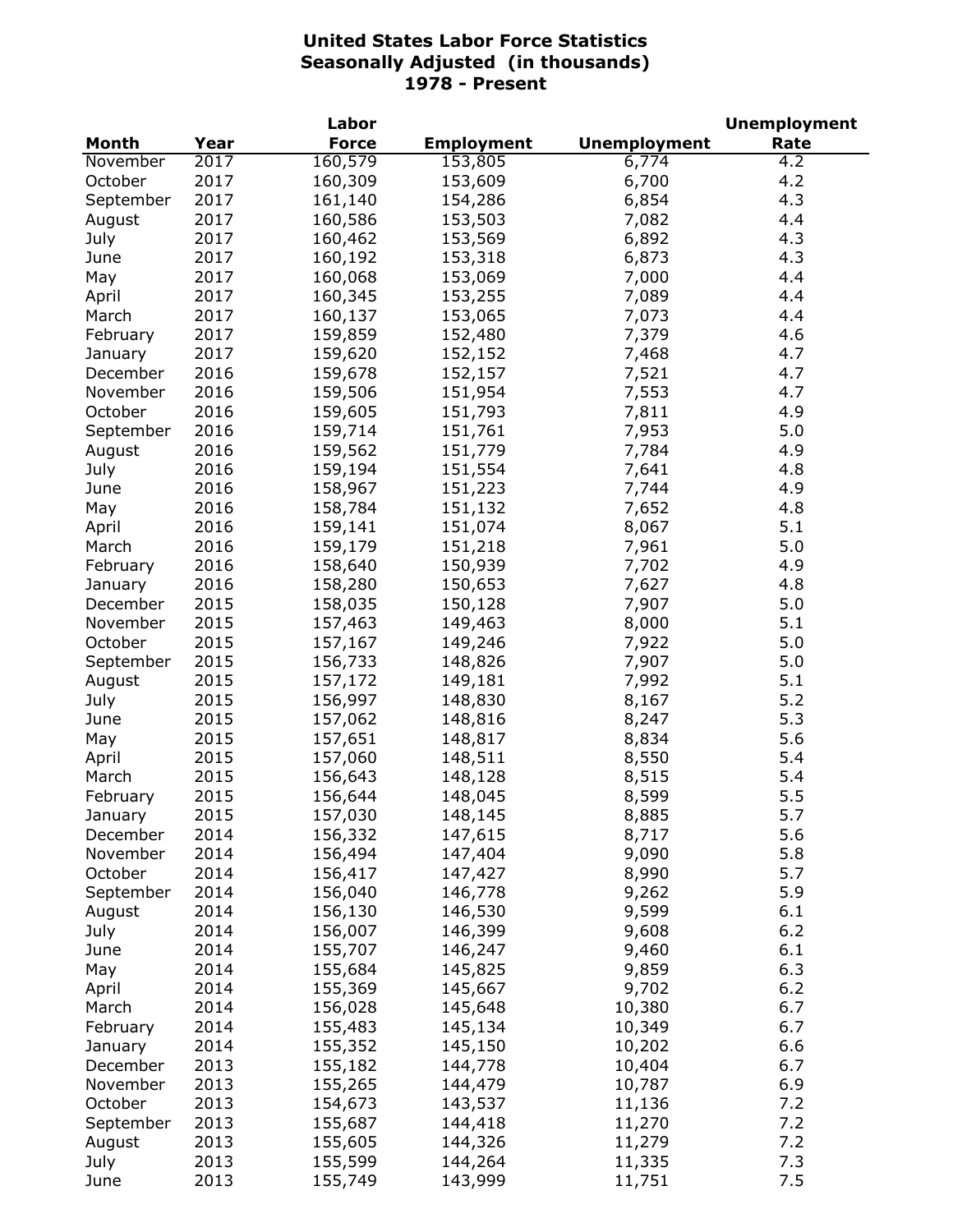| Month<br><b>Force</b><br><b>Employment</b><br><b>Unemployment</b><br>Rate<br>Year<br>155,536<br>2013<br>143,882<br>11,654<br>7.5<br>2013<br>155,394<br>143,635<br>11,760<br>7.6<br>April<br>7.5<br>2013<br>155,005<br>143,316<br>March<br>11,689<br>7.7<br>2013<br>155,312<br>143,362<br>11,950<br>February<br>2013<br>155,763<br>143,292<br>8.0<br>12,471<br>January<br>2012<br>155,628<br>143,330<br>12,298<br>7.9<br>December<br>2012<br>155,338<br>143,333<br>12,005<br>7.7<br>November<br>2012<br>155,554<br>143,431<br>12,124<br>7.8<br>October<br>2012<br>155,160<br>143,044<br>12,115<br>7.8<br>September<br>2012<br>142,291<br>12,471<br>8.1<br>154,763<br>August<br>142,292<br>12,656<br>8.2<br>July<br>2012<br>154,948<br>155,083<br>142,391<br>12,692<br>8.2<br>2012<br>June<br>142,206<br>8.2<br>2012<br>154,866<br>12,660<br>May<br>154,545<br>141,899<br>8.2<br>2012<br>12,646<br>April<br>8.2<br>2012<br>154,749<br>142,036<br>12,713<br>March<br>8.3<br>2012<br>154,671<br>141,858<br>12,813<br>February<br>2012<br>8.3<br>154,381<br>141,584<br>12,797<br>January<br>2011<br>153,995<br>140,902<br>8.5<br>13,093<br>December<br>2011<br>8.6<br>154,128<br>140,826<br>13,302<br>November<br>2011<br>October<br>153,961<br>140,368<br>13,594<br>8.8<br>2011<br>154,131<br>140,183<br>13,948<br>9.0<br>September<br>2011<br>153,760<br>139,942<br>13,818<br>9.0<br>August<br>2011<br>153,288<br>139,524<br>13,763<br>9.0<br>July<br>2011<br>153,346<br>139,384<br>13,962<br>9.1<br>June<br>9.0<br>2011<br>153,479<br>139,624<br>13,855<br>May<br>153,543<br>2011<br>139,586<br>13,957<br>9.1<br>April<br>2011<br>153,376<br>9.0<br>139,639<br>13,737<br>March<br>2011<br>153,214<br>139,394<br>13,820<br>9.0<br>February<br>2011<br>153,263<br>139,250<br>14,013<br>9.1<br>January<br>139,301<br>2010<br>153,650<br>14,348<br>9.3<br>December<br>139,044<br>9.8<br>2010<br>154,125<br>15,081<br>November<br>October<br>2010<br>153,635<br>139,119<br>14,516<br>9.4<br>2010<br>153,975<br>139,396<br>9.5<br>September<br>14,579<br>9.5<br>2010<br>154,086<br>139,438<br>14,648<br>August<br>2010<br>9.4<br>153,691<br>July<br>139,179<br>14,512<br>2010<br>153,616<br>139,141<br>14,474<br>9.4<br>June<br>9.6<br>2010<br>154,091<br>139,241<br>14,849<br>May<br>9.9<br>2010<br>154,622<br>139,297<br>15,325<br>April<br>9.9<br>2010<br>153,954<br>138,751<br>15,202<br>March<br>2010<br>153,694<br>138,581<br>15,113<br>9.8<br>February<br>2010<br>153,484<br>138,438<br>15,046<br>9.8<br>January<br>9.9<br>2009<br>153,111<br>138,013<br>15,098<br>December<br>9.9<br>2009<br>153,878<br>138,659<br>15,219<br>November<br>2009<br>15,352<br>10.0<br>153,784<br>138,432<br>October<br>153,827<br>15,009<br>2009<br>138,818<br>9.8<br>September<br>154,307<br>139,492<br>2009<br>14,814<br>9.6<br>August<br>154,502<br>139,901<br>9.5<br>July<br>2009<br>14,601<br>154,716<br>140,009<br>9.5<br>2009<br>14,707<br>June<br>2009<br>154,747<br>140,248<br>14,499<br>9.4<br>May<br>9.0<br>2009<br>154,509<br>140,656<br>April<br>13,853<br>8.7<br>2009<br>154,133<br>140,707<br>13,426<br>March |     | Labor |  | <b>Unemployment</b> |
|-----------------------------------------------------------------------------------------------------------------------------------------------------------------------------------------------------------------------------------------------------------------------------------------------------------------------------------------------------------------------------------------------------------------------------------------------------------------------------------------------------------------------------------------------------------------------------------------------------------------------------------------------------------------------------------------------------------------------------------------------------------------------------------------------------------------------------------------------------------------------------------------------------------------------------------------------------------------------------------------------------------------------------------------------------------------------------------------------------------------------------------------------------------------------------------------------------------------------------------------------------------------------------------------------------------------------------------------------------------------------------------------------------------------------------------------------------------------------------------------------------------------------------------------------------------------------------------------------------------------------------------------------------------------------------------------------------------------------------------------------------------------------------------------------------------------------------------------------------------------------------------------------------------------------------------------------------------------------------------------------------------------------------------------------------------------------------------------------------------------------------------------------------------------------------------------------------------------------------------------------------------------------------------------------------------------------------------------------------------------------------------------------------------------------------------------------------------------------------------------------------------------------------------------------------------------------------------------------------------------------------------------------------------------------------------------------------------------------------------------------------------------------------------------------------------------------------------------------------------------------------------------------------------------------------------------------------------------------------------------------------------------------------------------------------------------------------------------------------------|-----|-------|--|---------------------|
|                                                                                                                                                                                                                                                                                                                                                                                                                                                                                                                                                                                                                                                                                                                                                                                                                                                                                                                                                                                                                                                                                                                                                                                                                                                                                                                                                                                                                                                                                                                                                                                                                                                                                                                                                                                                                                                                                                                                                                                                                                                                                                                                                                                                                                                                                                                                                                                                                                                                                                                                                                                                                                                                                                                                                                                                                                                                                                                                                                                                                                                                                                           |     |       |  |                     |
|                                                                                                                                                                                                                                                                                                                                                                                                                                                                                                                                                                                                                                                                                                                                                                                                                                                                                                                                                                                                                                                                                                                                                                                                                                                                                                                                                                                                                                                                                                                                                                                                                                                                                                                                                                                                                                                                                                                                                                                                                                                                                                                                                                                                                                                                                                                                                                                                                                                                                                                                                                                                                                                                                                                                                                                                                                                                                                                                                                                                                                                                                                           | May |       |  |                     |
|                                                                                                                                                                                                                                                                                                                                                                                                                                                                                                                                                                                                                                                                                                                                                                                                                                                                                                                                                                                                                                                                                                                                                                                                                                                                                                                                                                                                                                                                                                                                                                                                                                                                                                                                                                                                                                                                                                                                                                                                                                                                                                                                                                                                                                                                                                                                                                                                                                                                                                                                                                                                                                                                                                                                                                                                                                                                                                                                                                                                                                                                                                           |     |       |  |                     |
|                                                                                                                                                                                                                                                                                                                                                                                                                                                                                                                                                                                                                                                                                                                                                                                                                                                                                                                                                                                                                                                                                                                                                                                                                                                                                                                                                                                                                                                                                                                                                                                                                                                                                                                                                                                                                                                                                                                                                                                                                                                                                                                                                                                                                                                                                                                                                                                                                                                                                                                                                                                                                                                                                                                                                                                                                                                                                                                                                                                                                                                                                                           |     |       |  |                     |
|                                                                                                                                                                                                                                                                                                                                                                                                                                                                                                                                                                                                                                                                                                                                                                                                                                                                                                                                                                                                                                                                                                                                                                                                                                                                                                                                                                                                                                                                                                                                                                                                                                                                                                                                                                                                                                                                                                                                                                                                                                                                                                                                                                                                                                                                                                                                                                                                                                                                                                                                                                                                                                                                                                                                                                                                                                                                                                                                                                                                                                                                                                           |     |       |  |                     |
|                                                                                                                                                                                                                                                                                                                                                                                                                                                                                                                                                                                                                                                                                                                                                                                                                                                                                                                                                                                                                                                                                                                                                                                                                                                                                                                                                                                                                                                                                                                                                                                                                                                                                                                                                                                                                                                                                                                                                                                                                                                                                                                                                                                                                                                                                                                                                                                                                                                                                                                                                                                                                                                                                                                                                                                                                                                                                                                                                                                                                                                                                                           |     |       |  |                     |
|                                                                                                                                                                                                                                                                                                                                                                                                                                                                                                                                                                                                                                                                                                                                                                                                                                                                                                                                                                                                                                                                                                                                                                                                                                                                                                                                                                                                                                                                                                                                                                                                                                                                                                                                                                                                                                                                                                                                                                                                                                                                                                                                                                                                                                                                                                                                                                                                                                                                                                                                                                                                                                                                                                                                                                                                                                                                                                                                                                                                                                                                                                           |     |       |  |                     |
|                                                                                                                                                                                                                                                                                                                                                                                                                                                                                                                                                                                                                                                                                                                                                                                                                                                                                                                                                                                                                                                                                                                                                                                                                                                                                                                                                                                                                                                                                                                                                                                                                                                                                                                                                                                                                                                                                                                                                                                                                                                                                                                                                                                                                                                                                                                                                                                                                                                                                                                                                                                                                                                                                                                                                                                                                                                                                                                                                                                                                                                                                                           |     |       |  |                     |
|                                                                                                                                                                                                                                                                                                                                                                                                                                                                                                                                                                                                                                                                                                                                                                                                                                                                                                                                                                                                                                                                                                                                                                                                                                                                                                                                                                                                                                                                                                                                                                                                                                                                                                                                                                                                                                                                                                                                                                                                                                                                                                                                                                                                                                                                                                                                                                                                                                                                                                                                                                                                                                                                                                                                                                                                                                                                                                                                                                                                                                                                                                           |     |       |  |                     |
|                                                                                                                                                                                                                                                                                                                                                                                                                                                                                                                                                                                                                                                                                                                                                                                                                                                                                                                                                                                                                                                                                                                                                                                                                                                                                                                                                                                                                                                                                                                                                                                                                                                                                                                                                                                                                                                                                                                                                                                                                                                                                                                                                                                                                                                                                                                                                                                                                                                                                                                                                                                                                                                                                                                                                                                                                                                                                                                                                                                                                                                                                                           |     |       |  |                     |
|                                                                                                                                                                                                                                                                                                                                                                                                                                                                                                                                                                                                                                                                                                                                                                                                                                                                                                                                                                                                                                                                                                                                                                                                                                                                                                                                                                                                                                                                                                                                                                                                                                                                                                                                                                                                                                                                                                                                                                                                                                                                                                                                                                                                                                                                                                                                                                                                                                                                                                                                                                                                                                                                                                                                                                                                                                                                                                                                                                                                                                                                                                           |     |       |  |                     |
|                                                                                                                                                                                                                                                                                                                                                                                                                                                                                                                                                                                                                                                                                                                                                                                                                                                                                                                                                                                                                                                                                                                                                                                                                                                                                                                                                                                                                                                                                                                                                                                                                                                                                                                                                                                                                                                                                                                                                                                                                                                                                                                                                                                                                                                                                                                                                                                                                                                                                                                                                                                                                                                                                                                                                                                                                                                                                                                                                                                                                                                                                                           |     |       |  |                     |
|                                                                                                                                                                                                                                                                                                                                                                                                                                                                                                                                                                                                                                                                                                                                                                                                                                                                                                                                                                                                                                                                                                                                                                                                                                                                                                                                                                                                                                                                                                                                                                                                                                                                                                                                                                                                                                                                                                                                                                                                                                                                                                                                                                                                                                                                                                                                                                                                                                                                                                                                                                                                                                                                                                                                                                                                                                                                                                                                                                                                                                                                                                           |     |       |  |                     |
|                                                                                                                                                                                                                                                                                                                                                                                                                                                                                                                                                                                                                                                                                                                                                                                                                                                                                                                                                                                                                                                                                                                                                                                                                                                                                                                                                                                                                                                                                                                                                                                                                                                                                                                                                                                                                                                                                                                                                                                                                                                                                                                                                                                                                                                                                                                                                                                                                                                                                                                                                                                                                                                                                                                                                                                                                                                                                                                                                                                                                                                                                                           |     |       |  |                     |
|                                                                                                                                                                                                                                                                                                                                                                                                                                                                                                                                                                                                                                                                                                                                                                                                                                                                                                                                                                                                                                                                                                                                                                                                                                                                                                                                                                                                                                                                                                                                                                                                                                                                                                                                                                                                                                                                                                                                                                                                                                                                                                                                                                                                                                                                                                                                                                                                                                                                                                                                                                                                                                                                                                                                                                                                                                                                                                                                                                                                                                                                                                           |     |       |  |                     |
|                                                                                                                                                                                                                                                                                                                                                                                                                                                                                                                                                                                                                                                                                                                                                                                                                                                                                                                                                                                                                                                                                                                                                                                                                                                                                                                                                                                                                                                                                                                                                                                                                                                                                                                                                                                                                                                                                                                                                                                                                                                                                                                                                                                                                                                                                                                                                                                                                                                                                                                                                                                                                                                                                                                                                                                                                                                                                                                                                                                                                                                                                                           |     |       |  |                     |
|                                                                                                                                                                                                                                                                                                                                                                                                                                                                                                                                                                                                                                                                                                                                                                                                                                                                                                                                                                                                                                                                                                                                                                                                                                                                                                                                                                                                                                                                                                                                                                                                                                                                                                                                                                                                                                                                                                                                                                                                                                                                                                                                                                                                                                                                                                                                                                                                                                                                                                                                                                                                                                                                                                                                                                                                                                                                                                                                                                                                                                                                                                           |     |       |  |                     |
|                                                                                                                                                                                                                                                                                                                                                                                                                                                                                                                                                                                                                                                                                                                                                                                                                                                                                                                                                                                                                                                                                                                                                                                                                                                                                                                                                                                                                                                                                                                                                                                                                                                                                                                                                                                                                                                                                                                                                                                                                                                                                                                                                                                                                                                                                                                                                                                                                                                                                                                                                                                                                                                                                                                                                                                                                                                                                                                                                                                                                                                                                                           |     |       |  |                     |
|                                                                                                                                                                                                                                                                                                                                                                                                                                                                                                                                                                                                                                                                                                                                                                                                                                                                                                                                                                                                                                                                                                                                                                                                                                                                                                                                                                                                                                                                                                                                                                                                                                                                                                                                                                                                                                                                                                                                                                                                                                                                                                                                                                                                                                                                                                                                                                                                                                                                                                                                                                                                                                                                                                                                                                                                                                                                                                                                                                                                                                                                                                           |     |       |  |                     |
|                                                                                                                                                                                                                                                                                                                                                                                                                                                                                                                                                                                                                                                                                                                                                                                                                                                                                                                                                                                                                                                                                                                                                                                                                                                                                                                                                                                                                                                                                                                                                                                                                                                                                                                                                                                                                                                                                                                                                                                                                                                                                                                                                                                                                                                                                                                                                                                                                                                                                                                                                                                                                                                                                                                                                                                                                                                                                                                                                                                                                                                                                                           |     |       |  |                     |
|                                                                                                                                                                                                                                                                                                                                                                                                                                                                                                                                                                                                                                                                                                                                                                                                                                                                                                                                                                                                                                                                                                                                                                                                                                                                                                                                                                                                                                                                                                                                                                                                                                                                                                                                                                                                                                                                                                                                                                                                                                                                                                                                                                                                                                                                                                                                                                                                                                                                                                                                                                                                                                                                                                                                                                                                                                                                                                                                                                                                                                                                                                           |     |       |  |                     |
|                                                                                                                                                                                                                                                                                                                                                                                                                                                                                                                                                                                                                                                                                                                                                                                                                                                                                                                                                                                                                                                                                                                                                                                                                                                                                                                                                                                                                                                                                                                                                                                                                                                                                                                                                                                                                                                                                                                                                                                                                                                                                                                                                                                                                                                                                                                                                                                                                                                                                                                                                                                                                                                                                                                                                                                                                                                                                                                                                                                                                                                                                                           |     |       |  |                     |
|                                                                                                                                                                                                                                                                                                                                                                                                                                                                                                                                                                                                                                                                                                                                                                                                                                                                                                                                                                                                                                                                                                                                                                                                                                                                                                                                                                                                                                                                                                                                                                                                                                                                                                                                                                                                                                                                                                                                                                                                                                                                                                                                                                                                                                                                                                                                                                                                                                                                                                                                                                                                                                                                                                                                                                                                                                                                                                                                                                                                                                                                                                           |     |       |  |                     |
|                                                                                                                                                                                                                                                                                                                                                                                                                                                                                                                                                                                                                                                                                                                                                                                                                                                                                                                                                                                                                                                                                                                                                                                                                                                                                                                                                                                                                                                                                                                                                                                                                                                                                                                                                                                                                                                                                                                                                                                                                                                                                                                                                                                                                                                                                                                                                                                                                                                                                                                                                                                                                                                                                                                                                                                                                                                                                                                                                                                                                                                                                                           |     |       |  |                     |
|                                                                                                                                                                                                                                                                                                                                                                                                                                                                                                                                                                                                                                                                                                                                                                                                                                                                                                                                                                                                                                                                                                                                                                                                                                                                                                                                                                                                                                                                                                                                                                                                                                                                                                                                                                                                                                                                                                                                                                                                                                                                                                                                                                                                                                                                                                                                                                                                                                                                                                                                                                                                                                                                                                                                                                                                                                                                                                                                                                                                                                                                                                           |     |       |  |                     |
|                                                                                                                                                                                                                                                                                                                                                                                                                                                                                                                                                                                                                                                                                                                                                                                                                                                                                                                                                                                                                                                                                                                                                                                                                                                                                                                                                                                                                                                                                                                                                                                                                                                                                                                                                                                                                                                                                                                                                                                                                                                                                                                                                                                                                                                                                                                                                                                                                                                                                                                                                                                                                                                                                                                                                                                                                                                                                                                                                                                                                                                                                                           |     |       |  |                     |
|                                                                                                                                                                                                                                                                                                                                                                                                                                                                                                                                                                                                                                                                                                                                                                                                                                                                                                                                                                                                                                                                                                                                                                                                                                                                                                                                                                                                                                                                                                                                                                                                                                                                                                                                                                                                                                                                                                                                                                                                                                                                                                                                                                                                                                                                                                                                                                                                                                                                                                                                                                                                                                                                                                                                                                                                                                                                                                                                                                                                                                                                                                           |     |       |  |                     |
|                                                                                                                                                                                                                                                                                                                                                                                                                                                                                                                                                                                                                                                                                                                                                                                                                                                                                                                                                                                                                                                                                                                                                                                                                                                                                                                                                                                                                                                                                                                                                                                                                                                                                                                                                                                                                                                                                                                                                                                                                                                                                                                                                                                                                                                                                                                                                                                                                                                                                                                                                                                                                                                                                                                                                                                                                                                                                                                                                                                                                                                                                                           |     |       |  |                     |
|                                                                                                                                                                                                                                                                                                                                                                                                                                                                                                                                                                                                                                                                                                                                                                                                                                                                                                                                                                                                                                                                                                                                                                                                                                                                                                                                                                                                                                                                                                                                                                                                                                                                                                                                                                                                                                                                                                                                                                                                                                                                                                                                                                                                                                                                                                                                                                                                                                                                                                                                                                                                                                                                                                                                                                                                                                                                                                                                                                                                                                                                                                           |     |       |  |                     |
|                                                                                                                                                                                                                                                                                                                                                                                                                                                                                                                                                                                                                                                                                                                                                                                                                                                                                                                                                                                                                                                                                                                                                                                                                                                                                                                                                                                                                                                                                                                                                                                                                                                                                                                                                                                                                                                                                                                                                                                                                                                                                                                                                                                                                                                                                                                                                                                                                                                                                                                                                                                                                                                                                                                                                                                                                                                                                                                                                                                                                                                                                                           |     |       |  |                     |
|                                                                                                                                                                                                                                                                                                                                                                                                                                                                                                                                                                                                                                                                                                                                                                                                                                                                                                                                                                                                                                                                                                                                                                                                                                                                                                                                                                                                                                                                                                                                                                                                                                                                                                                                                                                                                                                                                                                                                                                                                                                                                                                                                                                                                                                                                                                                                                                                                                                                                                                                                                                                                                                                                                                                                                                                                                                                                                                                                                                                                                                                                                           |     |       |  |                     |
|                                                                                                                                                                                                                                                                                                                                                                                                                                                                                                                                                                                                                                                                                                                                                                                                                                                                                                                                                                                                                                                                                                                                                                                                                                                                                                                                                                                                                                                                                                                                                                                                                                                                                                                                                                                                                                                                                                                                                                                                                                                                                                                                                                                                                                                                                                                                                                                                                                                                                                                                                                                                                                                                                                                                                                                                                                                                                                                                                                                                                                                                                                           |     |       |  |                     |
|                                                                                                                                                                                                                                                                                                                                                                                                                                                                                                                                                                                                                                                                                                                                                                                                                                                                                                                                                                                                                                                                                                                                                                                                                                                                                                                                                                                                                                                                                                                                                                                                                                                                                                                                                                                                                                                                                                                                                                                                                                                                                                                                                                                                                                                                                                                                                                                                                                                                                                                                                                                                                                                                                                                                                                                                                                                                                                                                                                                                                                                                                                           |     |       |  |                     |
|                                                                                                                                                                                                                                                                                                                                                                                                                                                                                                                                                                                                                                                                                                                                                                                                                                                                                                                                                                                                                                                                                                                                                                                                                                                                                                                                                                                                                                                                                                                                                                                                                                                                                                                                                                                                                                                                                                                                                                                                                                                                                                                                                                                                                                                                                                                                                                                                                                                                                                                                                                                                                                                                                                                                                                                                                                                                                                                                                                                                                                                                                                           |     |       |  |                     |
|                                                                                                                                                                                                                                                                                                                                                                                                                                                                                                                                                                                                                                                                                                                                                                                                                                                                                                                                                                                                                                                                                                                                                                                                                                                                                                                                                                                                                                                                                                                                                                                                                                                                                                                                                                                                                                                                                                                                                                                                                                                                                                                                                                                                                                                                                                                                                                                                                                                                                                                                                                                                                                                                                                                                                                                                                                                                                                                                                                                                                                                                                                           |     |       |  |                     |
|                                                                                                                                                                                                                                                                                                                                                                                                                                                                                                                                                                                                                                                                                                                                                                                                                                                                                                                                                                                                                                                                                                                                                                                                                                                                                                                                                                                                                                                                                                                                                                                                                                                                                                                                                                                                                                                                                                                                                                                                                                                                                                                                                                                                                                                                                                                                                                                                                                                                                                                                                                                                                                                                                                                                                                                                                                                                                                                                                                                                                                                                                                           |     |       |  |                     |
|                                                                                                                                                                                                                                                                                                                                                                                                                                                                                                                                                                                                                                                                                                                                                                                                                                                                                                                                                                                                                                                                                                                                                                                                                                                                                                                                                                                                                                                                                                                                                                                                                                                                                                                                                                                                                                                                                                                                                                                                                                                                                                                                                                                                                                                                                                                                                                                                                                                                                                                                                                                                                                                                                                                                                                                                                                                                                                                                                                                                                                                                                                           |     |       |  |                     |
|                                                                                                                                                                                                                                                                                                                                                                                                                                                                                                                                                                                                                                                                                                                                                                                                                                                                                                                                                                                                                                                                                                                                                                                                                                                                                                                                                                                                                                                                                                                                                                                                                                                                                                                                                                                                                                                                                                                                                                                                                                                                                                                                                                                                                                                                                                                                                                                                                                                                                                                                                                                                                                                                                                                                                                                                                                                                                                                                                                                                                                                                                                           |     |       |  |                     |
|                                                                                                                                                                                                                                                                                                                                                                                                                                                                                                                                                                                                                                                                                                                                                                                                                                                                                                                                                                                                                                                                                                                                                                                                                                                                                                                                                                                                                                                                                                                                                                                                                                                                                                                                                                                                                                                                                                                                                                                                                                                                                                                                                                                                                                                                                                                                                                                                                                                                                                                                                                                                                                                                                                                                                                                                                                                                                                                                                                                                                                                                                                           |     |       |  |                     |
|                                                                                                                                                                                                                                                                                                                                                                                                                                                                                                                                                                                                                                                                                                                                                                                                                                                                                                                                                                                                                                                                                                                                                                                                                                                                                                                                                                                                                                                                                                                                                                                                                                                                                                                                                                                                                                                                                                                                                                                                                                                                                                                                                                                                                                                                                                                                                                                                                                                                                                                                                                                                                                                                                                                                                                                                                                                                                                                                                                                                                                                                                                           |     |       |  |                     |
|                                                                                                                                                                                                                                                                                                                                                                                                                                                                                                                                                                                                                                                                                                                                                                                                                                                                                                                                                                                                                                                                                                                                                                                                                                                                                                                                                                                                                                                                                                                                                                                                                                                                                                                                                                                                                                                                                                                                                                                                                                                                                                                                                                                                                                                                                                                                                                                                                                                                                                                                                                                                                                                                                                                                                                                                                                                                                                                                                                                                                                                                                                           |     |       |  |                     |
|                                                                                                                                                                                                                                                                                                                                                                                                                                                                                                                                                                                                                                                                                                                                                                                                                                                                                                                                                                                                                                                                                                                                                                                                                                                                                                                                                                                                                                                                                                                                                                                                                                                                                                                                                                                                                                                                                                                                                                                                                                                                                                                                                                                                                                                                                                                                                                                                                                                                                                                                                                                                                                                                                                                                                                                                                                                                                                                                                                                                                                                                                                           |     |       |  |                     |
|                                                                                                                                                                                                                                                                                                                                                                                                                                                                                                                                                                                                                                                                                                                                                                                                                                                                                                                                                                                                                                                                                                                                                                                                                                                                                                                                                                                                                                                                                                                                                                                                                                                                                                                                                                                                                                                                                                                                                                                                                                                                                                                                                                                                                                                                                                                                                                                                                                                                                                                                                                                                                                                                                                                                                                                                                                                                                                                                                                                                                                                                                                           |     |       |  |                     |
|                                                                                                                                                                                                                                                                                                                                                                                                                                                                                                                                                                                                                                                                                                                                                                                                                                                                                                                                                                                                                                                                                                                                                                                                                                                                                                                                                                                                                                                                                                                                                                                                                                                                                                                                                                                                                                                                                                                                                                                                                                                                                                                                                                                                                                                                                                                                                                                                                                                                                                                                                                                                                                                                                                                                                                                                                                                                                                                                                                                                                                                                                                           |     |       |  |                     |
|                                                                                                                                                                                                                                                                                                                                                                                                                                                                                                                                                                                                                                                                                                                                                                                                                                                                                                                                                                                                                                                                                                                                                                                                                                                                                                                                                                                                                                                                                                                                                                                                                                                                                                                                                                                                                                                                                                                                                                                                                                                                                                                                                                                                                                                                                                                                                                                                                                                                                                                                                                                                                                                                                                                                                                                                                                                                                                                                                                                                                                                                                                           |     |       |  |                     |
|                                                                                                                                                                                                                                                                                                                                                                                                                                                                                                                                                                                                                                                                                                                                                                                                                                                                                                                                                                                                                                                                                                                                                                                                                                                                                                                                                                                                                                                                                                                                                                                                                                                                                                                                                                                                                                                                                                                                                                                                                                                                                                                                                                                                                                                                                                                                                                                                                                                                                                                                                                                                                                                                                                                                                                                                                                                                                                                                                                                                                                                                                                           |     |       |  |                     |
|                                                                                                                                                                                                                                                                                                                                                                                                                                                                                                                                                                                                                                                                                                                                                                                                                                                                                                                                                                                                                                                                                                                                                                                                                                                                                                                                                                                                                                                                                                                                                                                                                                                                                                                                                                                                                                                                                                                                                                                                                                                                                                                                                                                                                                                                                                                                                                                                                                                                                                                                                                                                                                                                                                                                                                                                                                                                                                                                                                                                                                                                                                           |     |       |  |                     |
|                                                                                                                                                                                                                                                                                                                                                                                                                                                                                                                                                                                                                                                                                                                                                                                                                                                                                                                                                                                                                                                                                                                                                                                                                                                                                                                                                                                                                                                                                                                                                                                                                                                                                                                                                                                                                                                                                                                                                                                                                                                                                                                                                                                                                                                                                                                                                                                                                                                                                                                                                                                                                                                                                                                                                                                                                                                                                                                                                                                                                                                                                                           |     |       |  |                     |
|                                                                                                                                                                                                                                                                                                                                                                                                                                                                                                                                                                                                                                                                                                                                                                                                                                                                                                                                                                                                                                                                                                                                                                                                                                                                                                                                                                                                                                                                                                                                                                                                                                                                                                                                                                                                                                                                                                                                                                                                                                                                                                                                                                                                                                                                                                                                                                                                                                                                                                                                                                                                                                                                                                                                                                                                                                                                                                                                                                                                                                                                                                           |     |       |  |                     |
|                                                                                                                                                                                                                                                                                                                                                                                                                                                                                                                                                                                                                                                                                                                                                                                                                                                                                                                                                                                                                                                                                                                                                                                                                                                                                                                                                                                                                                                                                                                                                                                                                                                                                                                                                                                                                                                                                                                                                                                                                                                                                                                                                                                                                                                                                                                                                                                                                                                                                                                                                                                                                                                                                                                                                                                                                                                                                                                                                                                                                                                                                                           |     |       |  |                     |
|                                                                                                                                                                                                                                                                                                                                                                                                                                                                                                                                                                                                                                                                                                                                                                                                                                                                                                                                                                                                                                                                                                                                                                                                                                                                                                                                                                                                                                                                                                                                                                                                                                                                                                                                                                                                                                                                                                                                                                                                                                                                                                                                                                                                                                                                                                                                                                                                                                                                                                                                                                                                                                                                                                                                                                                                                                                                                                                                                                                                                                                                                                           |     |       |  |                     |
|                                                                                                                                                                                                                                                                                                                                                                                                                                                                                                                                                                                                                                                                                                                                                                                                                                                                                                                                                                                                                                                                                                                                                                                                                                                                                                                                                                                                                                                                                                                                                                                                                                                                                                                                                                                                                                                                                                                                                                                                                                                                                                                                                                                                                                                                                                                                                                                                                                                                                                                                                                                                                                                                                                                                                                                                                                                                                                                                                                                                                                                                                                           |     |       |  |                     |
| 2009<br>154,538<br>141,640<br>12,898<br>February                                                                                                                                                                                                                                                                                                                                                                                                                                                                                                                                                                                                                                                                                                                                                                                                                                                                                                                                                                                                                                                                                                                                                                                                                                                                                                                                                                                                                                                                                                                                                                                                                                                                                                                                                                                                                                                                                                                                                                                                                                                                                                                                                                                                                                                                                                                                                                                                                                                                                                                                                                                                                                                                                                                                                                                                                                                                                                                                                                                                                                                          |     |       |  | 8.3                 |
| 2009<br>142,152<br>7.8<br>154,210<br>12,058<br>January                                                                                                                                                                                                                                                                                                                                                                                                                                                                                                                                                                                                                                                                                                                                                                                                                                                                                                                                                                                                                                                                                                                                                                                                                                                                                                                                                                                                                                                                                                                                                                                                                                                                                                                                                                                                                                                                                                                                                                                                                                                                                                                                                                                                                                                                                                                                                                                                                                                                                                                                                                                                                                                                                                                                                                                                                                                                                                                                                                                                                                                    |     |       |  |                     |
| 2008<br>143,369<br>11,286<br>7.3<br>December<br>154,655                                                                                                                                                                                                                                                                                                                                                                                                                                                                                                                                                                                                                                                                                                                                                                                                                                                                                                                                                                                                                                                                                                                                                                                                                                                                                                                                                                                                                                                                                                                                                                                                                                                                                                                                                                                                                                                                                                                                                                                                                                                                                                                                                                                                                                                                                                                                                                                                                                                                                                                                                                                                                                                                                                                                                                                                                                                                                                                                                                                                                                                   |     |       |  |                     |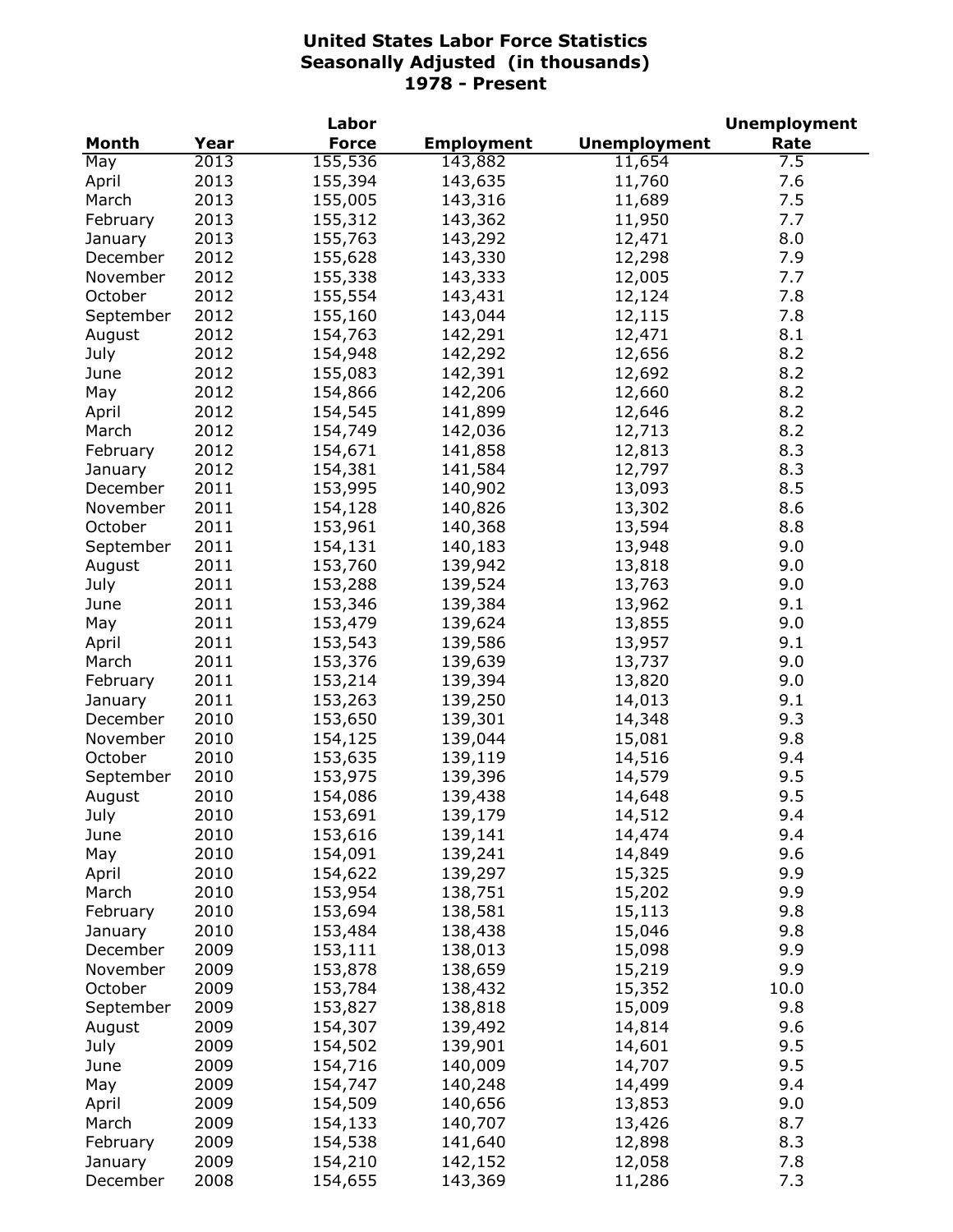|                |      | Labor        |                   |                     | <b>Unemployment</b> |
|----------------|------|--------------|-------------------|---------------------|---------------------|
| <b>Month</b>   | Year | <b>Force</b> | <b>Employment</b> | <b>Unemployment</b> | Rate                |
| November       | 2008 | 154,639      | 144,100           | 10,538              | 6.8                 |
| October        | 2008 | 154,876      | 144,802           | 10,074              | 6.5                 |
| September      | 2008 | 154,570      | 145,076           | 9,494               | 6.1                 |
| August         | 2008 | 154,641      | 145,203           | 9,438               | 6.1                 |
| July           | 2008 | 154,469      | 145,532           | 8,937               | 5.8                 |
| June           | 2008 | 154,313      | 145,737           | 8,575               | 5.6                 |
| May            | 2008 | 154,303      | 145,908           | 8,395               | 5.4                 |
| April          | 2008 | 153,769      | 146,132           | 7,637               | 5.0                 |
| March          | 2008 | 153,908      | 146,086           | 7,822               | 5.1                 |
| February       | 2008 | 153,653      | 146,156           | 7,497               | 4.9                 |
| January        | 2008 | 154,063      | 146,378           | 7,685               | 5.0                 |
| December       | 2007 | 153,918      | 146,273           | 7,645               | 5.0                 |
| November       | 2007 | 153,835      | 146,595           | 7,240               | 4.7                 |
| October        | 2007 | 153,183      | 145,946           | 7,237               | 4.7                 |
| September      | 2007 | 153,414      | 146,244           | 7,170               | 4.7                 |
| August         | 2007 | 152,749      | 145,682           | 7,067               | 4.6                 |
| July           | 2007 | 153,054      | 145,905           | 7,149               | 4.7                 |
| June           | 2007 | 153,041      | 146,063           | 6,979               | 4.6                 |
| May            | 2007 | 152,670      | 145,903           | 6,766               | 4.4                 |
|                | 2007 |              |                   |                     | 4.5                 |
| April<br>March | 2007 | 152,435      | 145,586           | 6,850               | 4.4                 |
|                |      | 153,051      | 146,320           | 6,731               |                     |
| February       | 2007 | 152,983      | 146,057           | 6,927               | 4.5                 |
| January        | 2007 | 153,144      | 146,028           | 7,116               | 4.6                 |
| December       | 2006 | 152,732      | 145,970           | 6,762               | 4.4                 |
| November       | 2006 | 152,406      | 145,534           | 6,872               | 4.5                 |
| October        | 2006 | 152,041      | 145,314           | 6,727               | 4.4                 |
| September      | 2006 | 151,662      | 144,815           | 6,847               | 4.5                 |
| August         | 2006 | 151,716      | 144,625           | 7,091               | 4.7                 |
| July           | 2006 | 151,377      | 144,202           | 7,175               | 4.7                 |
| June           | 2006 | 151,354      | 144,353           | 7,001               | 4.6                 |
| May            | 2006 | 151,069      | 144,089           | 6,980               | 4.6                 |
| April          | 2006 | 150,881      | 143,761           | 7,120               | 4.7                 |
| March          | 2006 | 150,813      | 143,741           | 7,072               | 4.7                 |
| February       | 2006 | 150,641      | 143,457           | 7,184               | 4.8                 |
| January        | 2006 | 150,214      | 143,150           | 7,064               | 4.7                 |
| December       | 2005 | 150,030      | 142,752           | 7,279               | 4.9                 |
| November       | 2005 | 150,065      | 142,499           | 7,566               | 5.0                 |
| October        | 2005 | 150,001      | 142,548           | 7,453               | 5.0                 |
| September      | 2005 | 149,954      | 142,401           | 7,553               | 5.0                 |
| August         | 2005 | 149,779      | 142,434           | 7,345               | 4.9                 |
| July           | 2005 | 149,432      | 142,026           | 7,406               | 5.0                 |
| June           | 2005 | 149,238      | 141,714           | 7,524               | 5.0                 |
| May            | 2005 | 149,261      | 141,609           | 7,651               | 5.1                 |
| April          | 2005 | 148,926      | 141,254           | 7,672               | 5.2                 |
| March          | 2005 | 148,391      | 140,654           | 7,737               | 5.2                 |
| February       | 2005 | 148,364      | 140,385           | 7,980               | 5.4                 |
| January        | 2005 | 148,029      | 140,245           | 7,784               | 5.3                 |
| December       | 2004 | 148,059      | 140,125           | 7,934               | 5.4                 |
| November       | 2004 | 148,162      | 140,231           | 7,932               | 5.4                 |
| October        | 2004 | 147,793      | 139,732           | 8,061               | 5.5                 |
| September      | 2004 | 147,415      | 139,487           | 7,927               | 5.4                 |
| August         | 2004 | 147,564      | 139,573           | 7,990               | 5.4                 |
| July           | 2004 | 147,692      | 139,556           | 8,136               | 5.5                 |
| June           | 2004 | 147,460      | 139,174           | 8,286               | 5.6                 |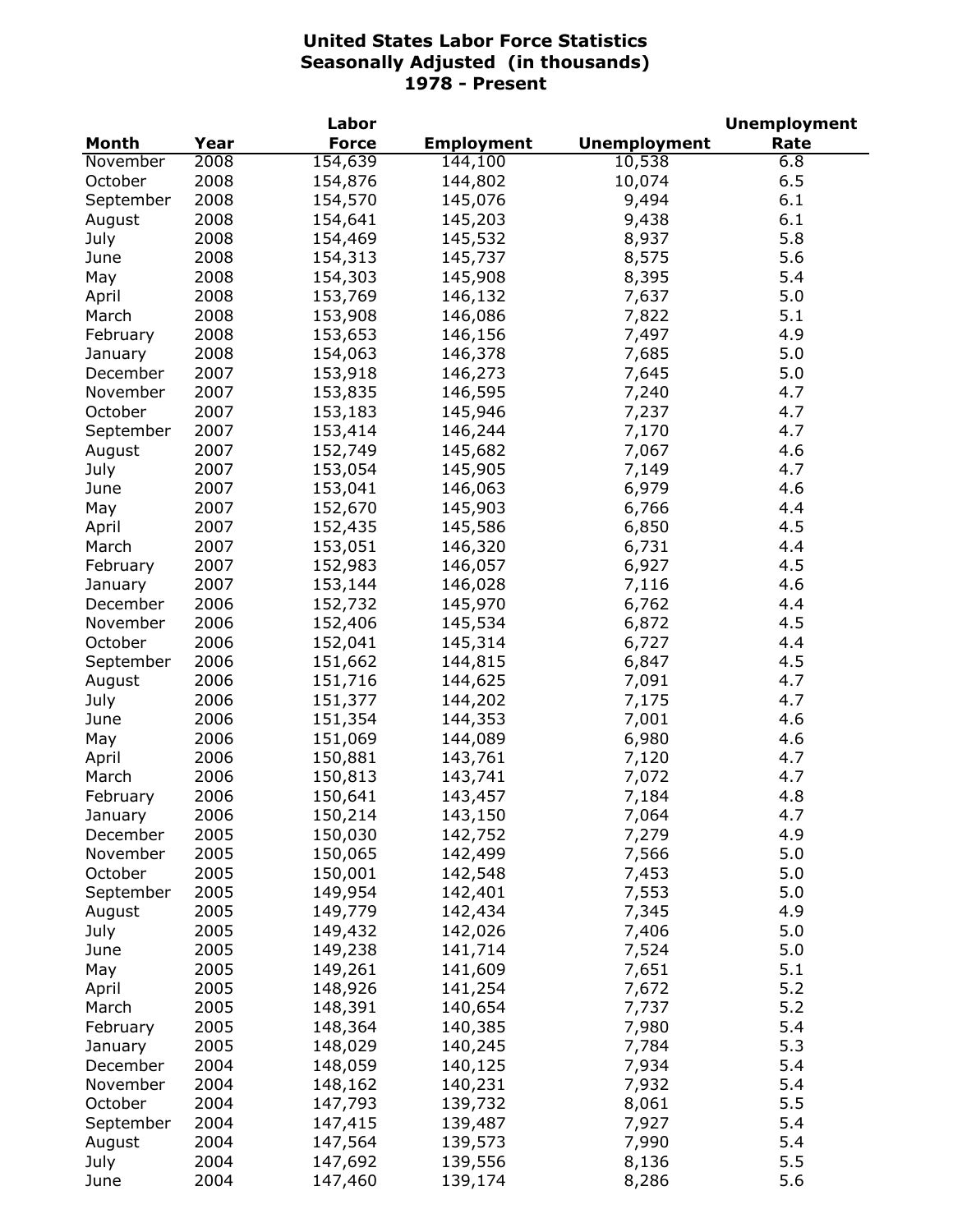|              |      | Labor        |                   |                     | <b>Unemployment</b> |
|--------------|------|--------------|-------------------|---------------------|---------------------|
| <b>Month</b> | Year | <b>Force</b> | <b>Employment</b> | <b>Unemployment</b> | Rate                |
| May          | 2004 | 147,065      | 138,852           | 8,212               | 5.6                 |
| April        | 2004 | 146,850      | 138,680           | 8,170               | 5.6                 |
| March        | 2004 | 146,944      | 138,453           | 8,491               | 5.8                 |
| February     | 2004 | 146,709      | 138,542           | 8,167               | 5.6                 |
| January      | 2004 | 146,842      | 138,472           | 8,370               | 5.7                 |
| December     | 2003 | 146,729      | 138,411           | 8,317               | 5.7                 |
| November     | 2003 | 147,000      | 138,424           | 8,576               | 5.8                 |
| October      | 2003 | 146,716      | 137,984           | 8,732               | 6.0                 |
| September    | 2003 | 146,530      | 137,609           | 8,921               | 6.1                 |
| August       | 2003 | 146,445      | 137,549           | 8,896               | 6.1                 |
| July         | 2003 | 146,485      | 137,474           | 9,011               | 6.2                 |
| June         | 2003 | 147,056      | 137,790           | 9,266               | 6.3                 |
| May          | 2003 | 146,500      | 137,544           | 8,957               | 6.1                 |
| April        | 2003 | 146,474      | 137,633           | 8,842               | 6.0                 |
| March        | 2003 | 146,022      | 137,434           | 8,588               | 5.9                 |
| February     | 2003 | 146,100      | 137,482           | 8,618               | 5.9                 |
| January      | 2003 | 145,937      | 137,417           | 8,520               | 5.8                 |
| December     | 2002 | 145,066      | 136,426           | 8,640               | 6.0                 |
| November     | 2002 | 145,041      | 136,521           | 8,520               | 5.9                 |
| October      | 2002 | 145,314      | 137,008           | 8,307               | 5.7                 |
| September    | 2002 | 145,552      | 137,302           | 8,251               | 5.7                 |
| August       | 2002 | 145,009      | 136,705           | 8,304               | 5.7                 |
| July         | 2002 | 144,803      | 136,413           | 8,390               | 5.8                 |
| June         | 2002 | 144,808      | 136,415           | 8,393               | 5.8                 |
| May          | 2002 | 144,938      | 136,539           | 8,399               | 5.8                 |
| April        | 2002 | 144,725      | 136,126           | 8,599               | 5.9                 |
| March        | 2002 | 144,481      | 136,177           | 8,304               | 5.7                 |
| February     | 2002 | 144,653      | 136,438           | 8,215               | 5.7                 |
| January      | 2002 | 143,883      | 135,701           | 8,182               | 5.7                 |
| December     | 2001 | 144,305      | 136,047           | 8,258               | 5.7                 |
| November     | 2001 | 144,240      | 136,238           | 8,003               | 5.5                 |
| October      | 2001 | 144,086      | 136,392           | 7,694               | 5.3                 |
| September    | 2001 | 143,989      | 136,846           | 7,142               | 5.0                 |
| August       | 2001 | 143,284      | 136,241           | 7,042               | 4.9                 |
| July         | 2001 | 143,654      | 137,071           | 6,583               | 4.6                 |
| June         | 2001 | 143,357      | 136,873           | 6,484               | 4.5                 |
| May          | 2001 | 143,318      | 137,092           | 6,226               | 4.3                 |
| April        | 2001 | 143,569      | 137,299           | 6,271               | 4.4                 |
| March        | 2001 | 143,924      | 137,783           | 6,141               | 4.3                 |
| February     | 2001 | 143,701      | 137,612           | 6,089               | 4.2                 |
| January      | 2001 | 143,800      | 137,778           | 6,023               | 4.2                 |
| December     | 2000 | 143,248      | 137,614           | 5,634               | 3.9                 |
| November     | 2000 | 142,962      | 137,322           | 5,639               | 3.9                 |
| October      | 2000 | 142,622      | 137,088           | 5,534               | 3.9                 |
| September    | 2000 | 142,518      | 136,893           | 5,625               | 3.9                 |
| August       | 2000 | 142,514      | 136,662           | 5,853               | 4.1                 |
| July         | 2000 | 142,278      | 136,531           | 5,747               | 4.0                 |
| June         | 2000 | 142,591      | 136,940           | 5,651               | 4.0                 |
| May          | 2000 | 142,388      | 136,630           | 5,758               | 4.0                 |
| April        | 2000 | 142,751      | 137,270           | 5,481               | 3.8                 |
| March        | 2000 | 142,434      | 136,701           | 5,733               | 4.0                 |
| February     | 2000 | 142,456      | 136,598           | 5,858               | 4.1                 |
| January      | 2000 | 142,267      | 136,559           | 5,708               | 4.0                 |
| December     | 1999 | 140,177      | 134,523           | 5,653               | 4.0                 |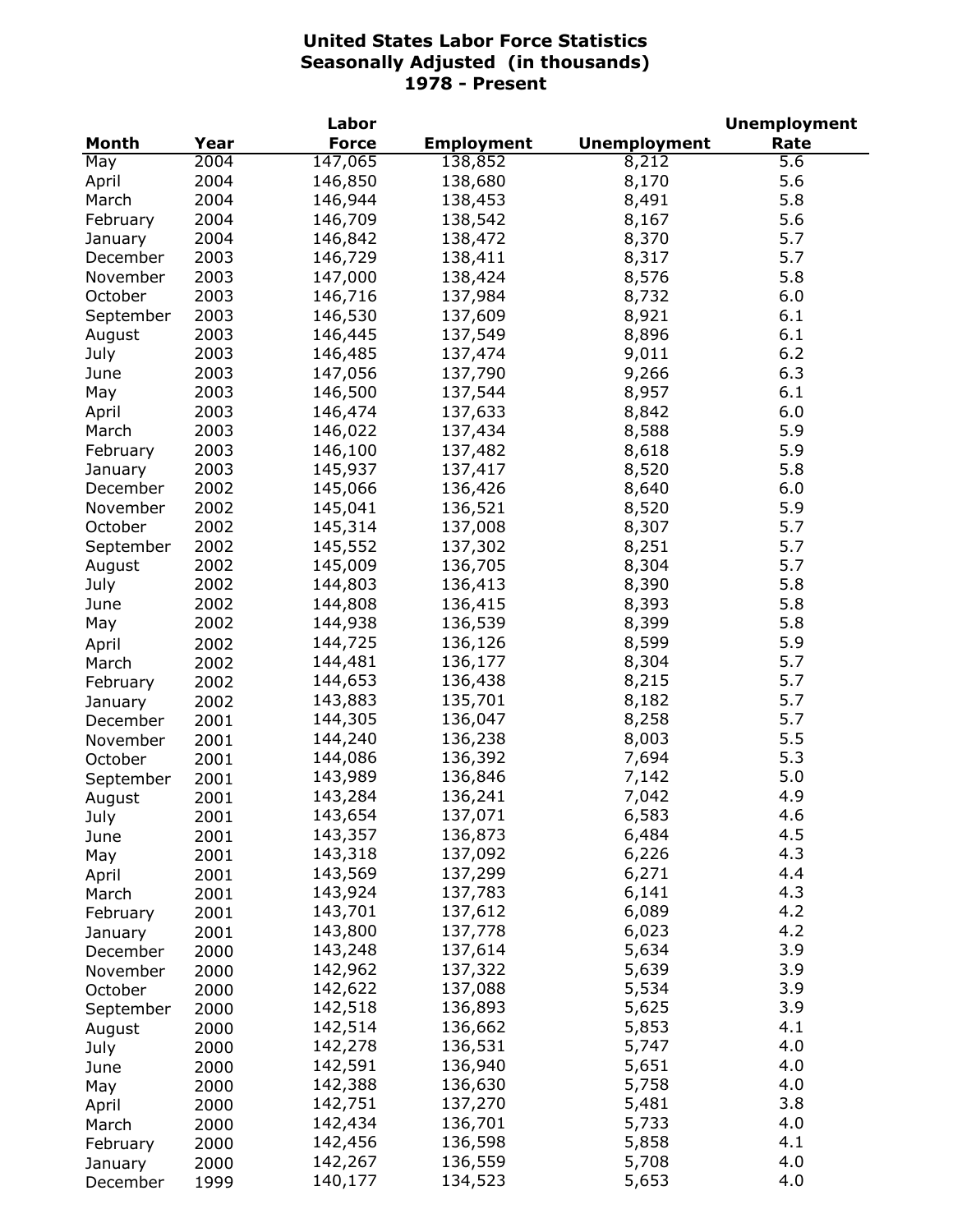|              |      | Labor        |                   |                     | <b>Unemployment</b> |
|--------------|------|--------------|-------------------|---------------------|---------------------|
| <b>Month</b> | Year | <b>Force</b> | <b>Employment</b> | <b>Unemployment</b> | Rate                |
| November     | 1999 | 140,025      | 134,309           | 5,716               | 4.1                 |
| October      | 1999 | 139,771      | 133,993           | 5,778               | 4.1                 |
| September    | 1999 | 139,622      | 133,707           | 5,915               | 4.2                 |
| August       | 1999 | 139,430      | 133,591           | 5,838               | 4.2                 |
| July         | 1999 | 139,439      | 133,414           | 6,025               | 4.3                 |
| June         | 1999 | 139,329      | 133,378           | 5,951               | 4.3                 |
| May          | 1999 | 139,107      | 133,311           | 5,796               | 4.2                 |
| April        | 1999 | 138,959      | 132,955           | 6,004               | 4.3                 |
| March        | 1999 | 138,730      | 132,947           | 5,783               | 4.2                 |
| February     | 1999 | 138,967      | 132,856           | 6,111               | 4.4                 |
| January      | 1999 | 139,003      | 133,027           | 5,976               | 4.3                 |
| December     | 1998 | 138,634      | 132,602           | 6,032               | 4.4                 |
| November     | 1998 | 138,381      | 132,280           | 6,100               | 4.4                 |
| October      | 1998 | 138,279      | 131,999           | 6,280               | 4.5                 |
|              | 1998 | 138,286      | 131,986           | 6,300               | 4.6                 |
| September    |      | 137,570      | 131,390           | 6,179               | 4.5                 |
| August       | 1998 | 137,588      | 131,329           | 6,259               | 4.5                 |
| July         | 1998 |              | 131,244           |                     | 4.5                 |
| June         | 1998 | 137,455      |                   | 6,212               |                     |
| May          | 1998 | 137,372      | 131,325           | 6,047               | 4.4                 |
| April        | 1998 | 137,150      | 131,209           | 5,941               | 4.3                 |
| March        | 1998 | 137,236      | 130,814           | 6,422               | 4.7                 |
| February     | 1998 | 137,112      | 130,807           | 6,306               | 4.6                 |
| January      | 1998 | 137,095      | 130,726           | 6,368               | 4.6                 |
| December     | 1997 | 137,155      | 130,679           | 6,476               | 4.7                 |
| November     | 1997 | 136,961      | 130,653           | 6,308               | 4.6                 |
| October      | 1997 | 136,633      | 130,179           | 6,454               | 4.7                 |
| September    | 1997 | 136,675      | 130,019           | 6,656               | 4.9                 |
| August       | 1997 | 136,618      | 130,010           | 6,608               | 4.8                 |
| July         | 1997 | 136,477      | 129,822           | 6,655               | 4.9                 |
| June         | 1997 | 136,211      | 129,412           | 6,799               | 5.0                 |
| May          | 1997 | 136,119      | 129,464           | 6,655               | 4.9                 |
| April        | 1997 | 136,016      | 129,143           | 6,873               | 5.1                 |
| March        | 1997 | 135,891      | 128,891           | 7,000               | 5.2                 |
| February     | 1997 | 135,400      | 128,298           | 7,102               | 5.2                 |
| January      | 1997 | 135,456      | 128,298           | 7,158               | 5.3                 |
| December     | 1996 | 135,113      | 127,860           | 7,253               | 5.4                 |
| November     | 1996 | 135,007      | 127,771           | 7,236               | 5.4                 |
| October      | 1996 | 134,921      | 127,890           | 7,031               | 5.2                 |
| September    | 1996 | 134,515      | 127,536           | 6,979               | 5.2                 |
| August       | 1996 | 134,054      | 127,172           | 6,882               | 5.1                 |
| July         | 1996 | 134,284      | 126,947           | 7,337               | 5.5                 |
| June         | 1996 | 133,697      | 126,602           | 7,095               | 5.3                 |
| May          | 1996 | 133,667      | 126,244           | 7,423               | 5.6                 |
| April        | 1996 | 133,409      | 125,994           | 7,415               | 5.6                 |
| March        | 1996 | 133,180      | 125,862           | 7,318               | 5.5                 |
| February     | 1996 | 132,952      | 125,639           | 7,313               | 5.5                 |
| January      | 1996 | 132,616      | 125,125           | 7,491               | 5.6                 |
| December     | 1995 | 132,511      | 125,088           | 7,423               | 5.6                 |
| November     | 1995 | 132,614      | 125,188           | 7,426               | 5.6                 |
| October      | 1995 | 132,716      | 125,388           | 7,328               | 5.5                 |
| September    | 1995 | 132,611      | 125,133           | 7,478               | 5.6                 |
| August       | 1995 | 132,336      | 124,852           | 7,484               | 5.7                 |
| July         | 1995 | 132,343      | 124,816           | 7,527               | 5.7                 |
| June         | 1995 | 131,949      | 124,522           | 7,427               | 5.6                 |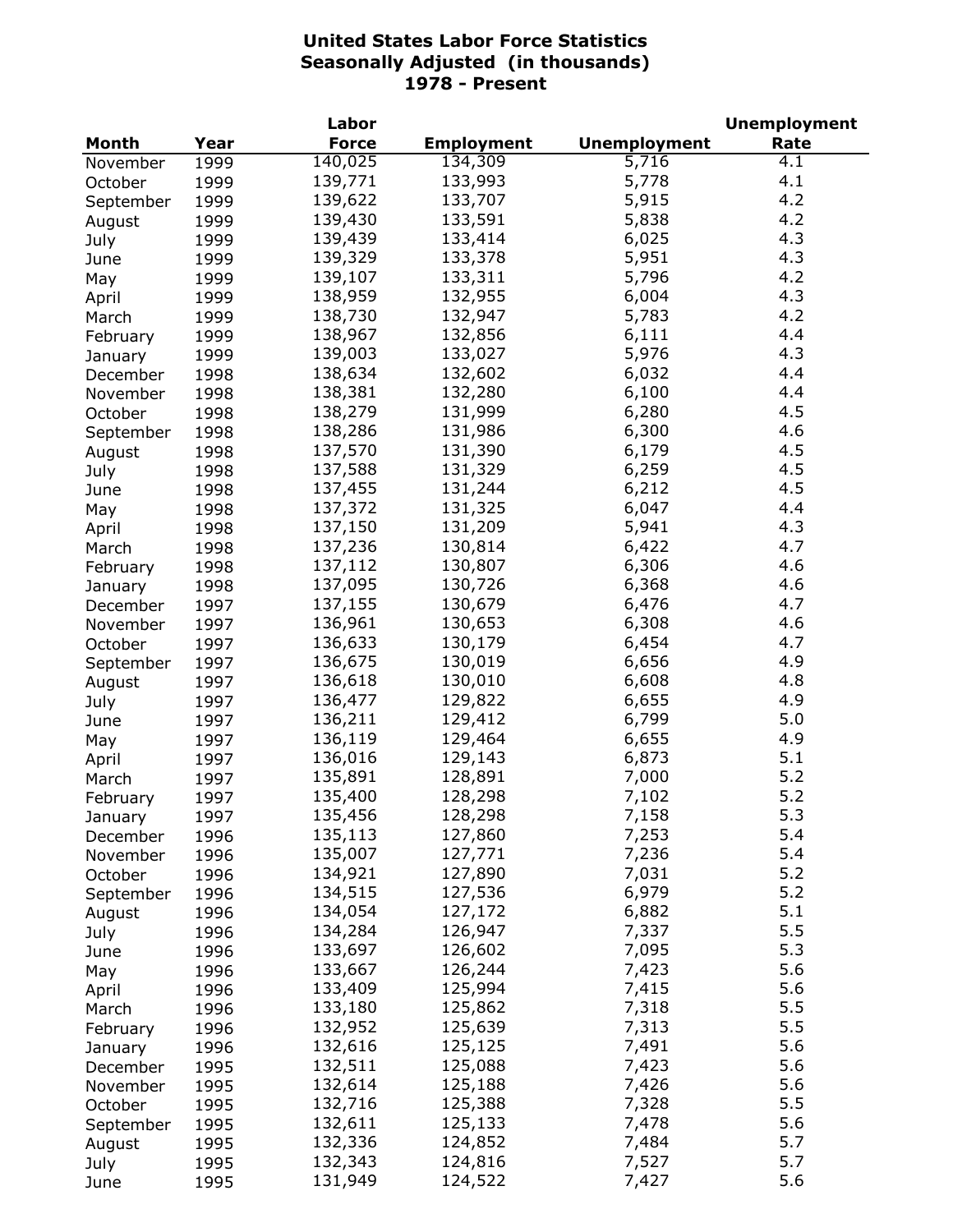|           |      | Labor        |                   |                     | <b>Unemployment</b> |
|-----------|------|--------------|-------------------|---------------------|---------------------|
| Month     | Year | <b>Force</b> | <b>Employment</b> | <b>Unemployment</b> | Rate                |
| May       | 1995 | 131,851      | 124,421           | 7,430               | $\overline{5.6}$    |
| April     | 1995 | 132,590      | 124,945           | 7,645               | 5.8                 |
| March     | 1995 | 132,108      | 124,955           | 7,153               | 5.4                 |
| February  | 1995 | 132,115      | 124,928           | 7,187               | 5.4                 |
| January   | 1995 | 132,038      | 124,663           | 7,375               | 5.6                 |
| December  | 1994 | 131,951      | 124,721           | 7,230               | 5.5                 |
| November  | 1994 | 131,891      | 124,516           | 7,375               | 5.6                 |
| October   | 1994 | 131,744      | 124,112           | 7,632               | 5.8                 |
|           |      | 131,421      | 123,687           | 7,734               | 5.9                 |
| September | 1994 |              | 123,342           | 7,933               | 6.0                 |
| August    | 1994 | 131,275      |                   |                     |                     |
| July      | 1994 | 130,652      | 122,706           | 7,946               | 6.1                 |
| June      | 1994 | 130,561      | 122,634           | 7,927               | 6.1                 |
| May       | 1994 | 130,779      | 122,864           | 7,915               | 6.1                 |
| April     | 1994 | 130,621      | 122,290           | 8,331               | 6.4                 |
| March     | 1994 | 130,400      | 121,930           | 8,470               | 6.5                 |
| February  | 1994 | 130,669      | 122,086           | 8,583               | 6.6                 |
| January   | 1994 | 130,596      | 121,966           | 8,630               | 6.6                 |
| December  | 1993 | 129,941      | 121,464           | 8,477               | 6.5                 |
| November  | 1993 | 129,711      | 121,169           | 8,542               | 6.6                 |
| October   | 1993 | 129,573      | 120,823           | 8,750               | 6.8                 |
| September | 1993 | 129,268      | 120,554           | 8,714               | 6.7                 |
| August    | 1993 | 129,619      | 120,856           | 8,763               | 6.8                 |
| July      | 1993 | 129,397      | 120,467           | 8,930               | 6.9                 |
| June      | 1993 | 129,411      | 120,290           | 9,121               | 7.0                 |
| May       | 1993 | 129,264      | 120,115           | 9,149               | 7.1                 |
| April     | 1993 | 128,584      | 119,474           | 9,110               | 7.1                 |
| March     | 1993 | 128,598      | 119,542           | 9,056               | 7.0                 |
|           |      | 128,458      | 119,275           | 9,183               | 7.1                 |
| February  | 1993 | 128,400      | 119,075           | 9,325               | 7.3                 |
| January   | 1993 |              |                   |                     | 7.4                 |
| December  | 1992 | 128,554      | 118,997           | 9,557               |                     |
| November  | 1992 | 128,441      | 118,876           | 9,565               | 7.4                 |
| October   | 1992 | 128,026      | 118,628           | 9,398               | 7.3                 |
| September | 1992 | 128,501      | 118,720           | 9,781               | 7.6                 |
| August    | 1992 | 128,613      | 118,826           | 9,787               | 7.6                 |
| July      | 1992 | 128,563      | 118,713           | 9,850               | 7.7                 |
| June      | 1992 | 128,459      | 118,419           | 10,040              | 7.8                 |
| May       | 1992 | 128,119      | 118,375           | 9,744               | 7.6                 |
| April     | 1992 | 127,841      | 118,426           | 9,415               | 7.4                 |
| March     | 1992 | 127,604      | 118,144           | 9,460               | 7.4                 |
| February  | 1992 | 127,207      | 117,753           | 9,454               | 7.4                 |
| January   | 1992 | 127,261      | 117,978           | 9,283               | 7.3                 |
| December  | 1991 | 126,664      | 117,466           | 9,198               | 7.3                 |
| November  | 1991 | 126,701      | 117,770           | 8,931               | 7.0                 |
| October   | 1991 | 126,642      | 117,800           | 8,842               | 7.0                 |
| September | 1991 | 126,650      | 117,928           | 8,722               | 6.9                 |
| August    | 1991 | 126,150      | 117,484           | 8,666               | 6.9                 |
|           |      | 126,154      | 117,568           | 8,586               | 6.8                 |
| July      | 1991 |              |                   |                     |                     |
| June      | 1991 | 126,331      | 117,639           | 8,692               | 6.9                 |
| May       | 1991 | 126,176      | 117,440           | 8,736               | 6.9                 |
| April     | 1991 | 126,548      | 118,109           | 8,439               | 6.7                 |
| March     | 1991 | 126,238      | 117,652           | 8,586               | 6.8                 |
| February  | 1991 | 126,020      | 117,755           | 8,265               | 6.6                 |
| January   | 1991 | 125,955      | 117,940           | 8,015               | 6.4                 |
| December  | 1990 | 126,142      | 118,241           | 7,901               | 6.3                 |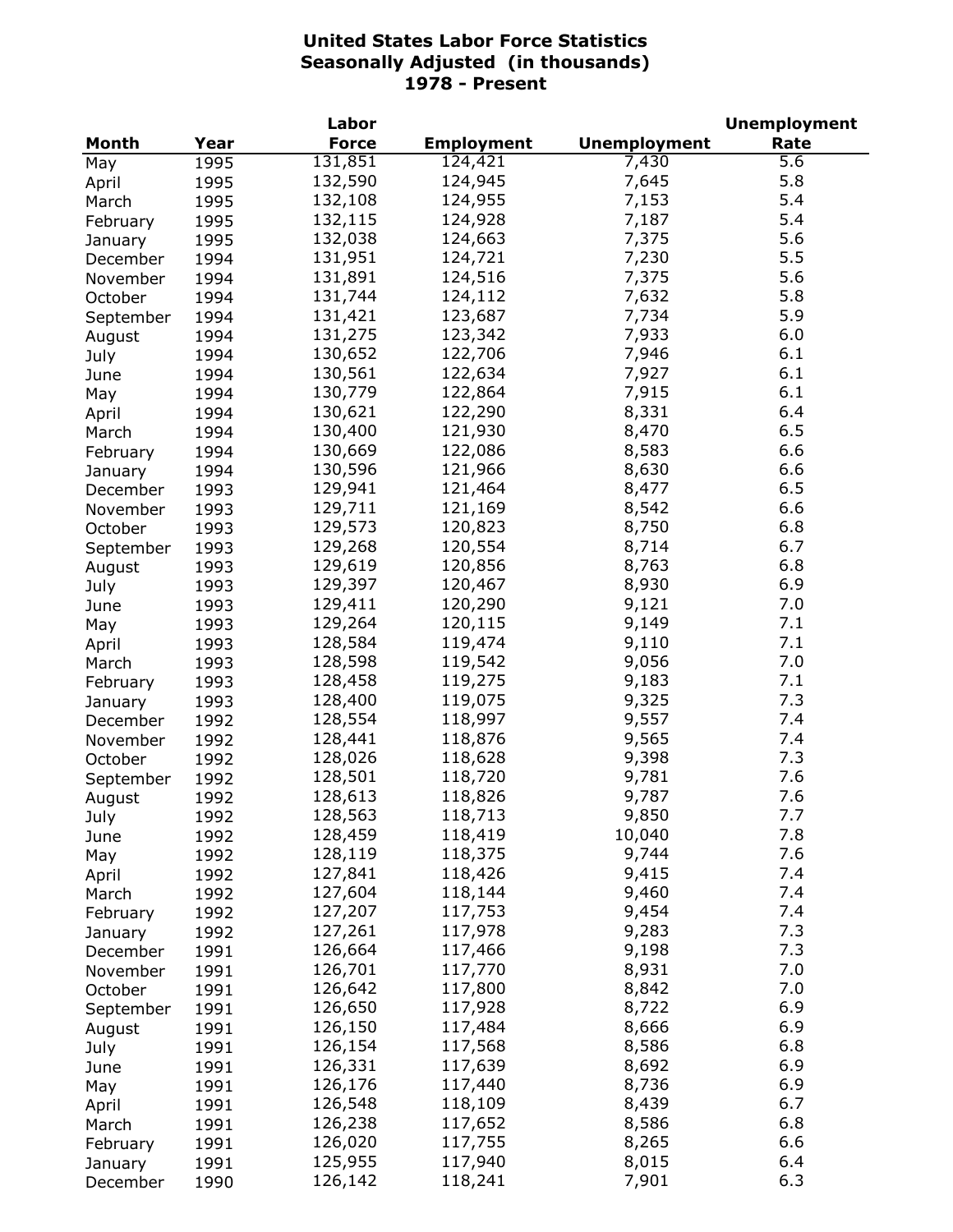|           |      | Labor        |                   |                     | <b>Unemployment</b> |
|-----------|------|--------------|-------------------|---------------------|---------------------|
| Month     | Year | <b>Force</b> | <b>Employment</b> | <b>Unemployment</b> | Rate                |
| November  | 1990 | 126,070      | 118,306           | 7,764               | 6.2                 |
| October   | 1990 | 125,995      | 118,536           | 7,459               | 5.9                 |
| September | 1990 | 125,892      | 118,524           | 7,368               | 5.9                 |
| August    | 1990 | 125,990      | 118,802           | 7,188               | 5.7                 |
| July      | 1990 | 125,732      | 118,810           | 6,922               | 5.5                 |
| June      | 1990 | 125,573      | 118,983           | 6,590               | 5.2                 |
| May       | 1990 | 125,893      | 119,151           | 6,742               | 5.4                 |
|           |      | 125,649      | 118,852           | 6,797               | 5.4                 |
| April     | 1990 | 125,801      |                   | 6,598               | 5.2                 |
| March     | 1990 |              | 119,203           |                     | 5.3                 |
| February  | 1990 | 125,710      | 119,059           | 6,651               |                     |
| January   | 1990 | 125,833      | 119,081           | 6,752               | 5.4                 |
| December  | 1989 | 124,497      | 117,830           | 6,667               | 5.4                 |
| November  | 1989 | 124,637      | 117,912           | 6,725               | 5.4                 |
| October   | 1989 | 124,211      | 117,581           | 6,630               | 5.3                 |
| September | 1989 | 123,944      | 117,354           | 6,590               | 5.3                 |
| August    | 1989 | 124,166      | 117,655           | 6,511               | 5.2                 |
| July      | 1989 | 123,967      | 117,472           | 6,495               | 5.2                 |
| June      | 1989 | 123,995      | 117,418           | 6,577               | 5.3                 |
| May       | 1989 | 123,474      | 117,099           | 6,375               | 5.2                 |
| April     | 1989 | 123,565      | 117,097           | 6,468               | 5.2                 |
| March     | 1989 | 123,227      | 117,022           | 6,205               | 5.0                 |
| February  | 1989 | 123,135      | 116,776           | 6,359               | 5.2                 |
| January   | 1989 | 123,390      | 116,708           | 6,682               | 5.4                 |
| December  | 1988 | 122,622      | 116,104           | 6,518               | 5.3                 |
|           |      | 122,637      | 116,100           | 6,537               | 5.3                 |
| November  | 1988 |              |                   |                     | 5.4                 |
| October   | 1988 | 122,206      | 115,638           | 6,568               |                     |
| September | 1988 | 121,960      | 115,356           | 6,604               | 5.4                 |
| August    | 1988 | 122,125      | 115,282           | 6,843               | 5.6                 |
| July      | 1988 | 121,665      | 115,060           | 6,605               | 5.4                 |
| June      | 1988 | 121,473      | 114,927           | 6,546               | 5.4                 |
| May       | 1988 | 121,071      | 114,292           | 6,779               | 5.6                 |
| April     | 1988 | 121,251      | 114,650           | 6,601               | 5.4                 |
| March     | 1988 | 120,913      | 114,037           | 6,876               | 5.7                 |
| February  | 1988 | 121,156      | 114,227           | 6,929               | 5.7                 |
| January   | 1988 | 120,969      | 114,016           | 6,953               | 5.7                 |
| December  | 1987 | 120,729      | 113,793           | 6,936               | 5.7                 |
| November  | 1987 | 120,540      | 113,505           | 7,035               | 5.8                 |
| October   | 1987 | 120,509      | 113,282           | 7,227               | 6.0                 |
| September | 1987 | 120,011      | 112,909           | 7,102               | 5.9                 |
| August    | 1987 | 120,318      | 113,057           | 7,261               | 6.0                 |
| July      | 1987 | 119,902      | 112,634           | 7,268               | 6.1                 |
|           |      | 119,644      | 112,246           | 7,398               | 6.2                 |
| June      | 1987 |              |                   |                     |                     |
| May       | 1987 | 120,008      | 112,434           | 7,574               | 6.3                 |
| April     | 1987 | 119,336      | 111,794           | 7,542               | 6.3                 |
| March     | 1987 | 119,270      | 111,408           | 7,862               | 6.6                 |
| February  | 1987 | 119,122      | 111,257           | 7,865               | 6.6                 |
| January   | 1987 | 118,845      | 110,953           | 7,892               | 6.6                 |
| December  | 1986 | 118,611      | 110,728           | 7,883               | 6.6                 |
| November  | 1986 | 118,634      | 110,475           | 8,159               | 6.9                 |
| October   | 1986 | 118,516      | 110,273           | 8,243               | 7.0                 |
| September | 1986 | 118,395      | 110,085           | 8,310               | 7.0                 |
| August    | 1986 | 118,150      | 110,015           | 8,135               | 6.9                 |
| July      | 1986 | 118,129      | 109,810           | 8,319               | 7.0                 |
| June      | 1986 | 118,084      | 109,576           | 8,508               | 7.2                 |
|           |      |              |                   |                     |                     |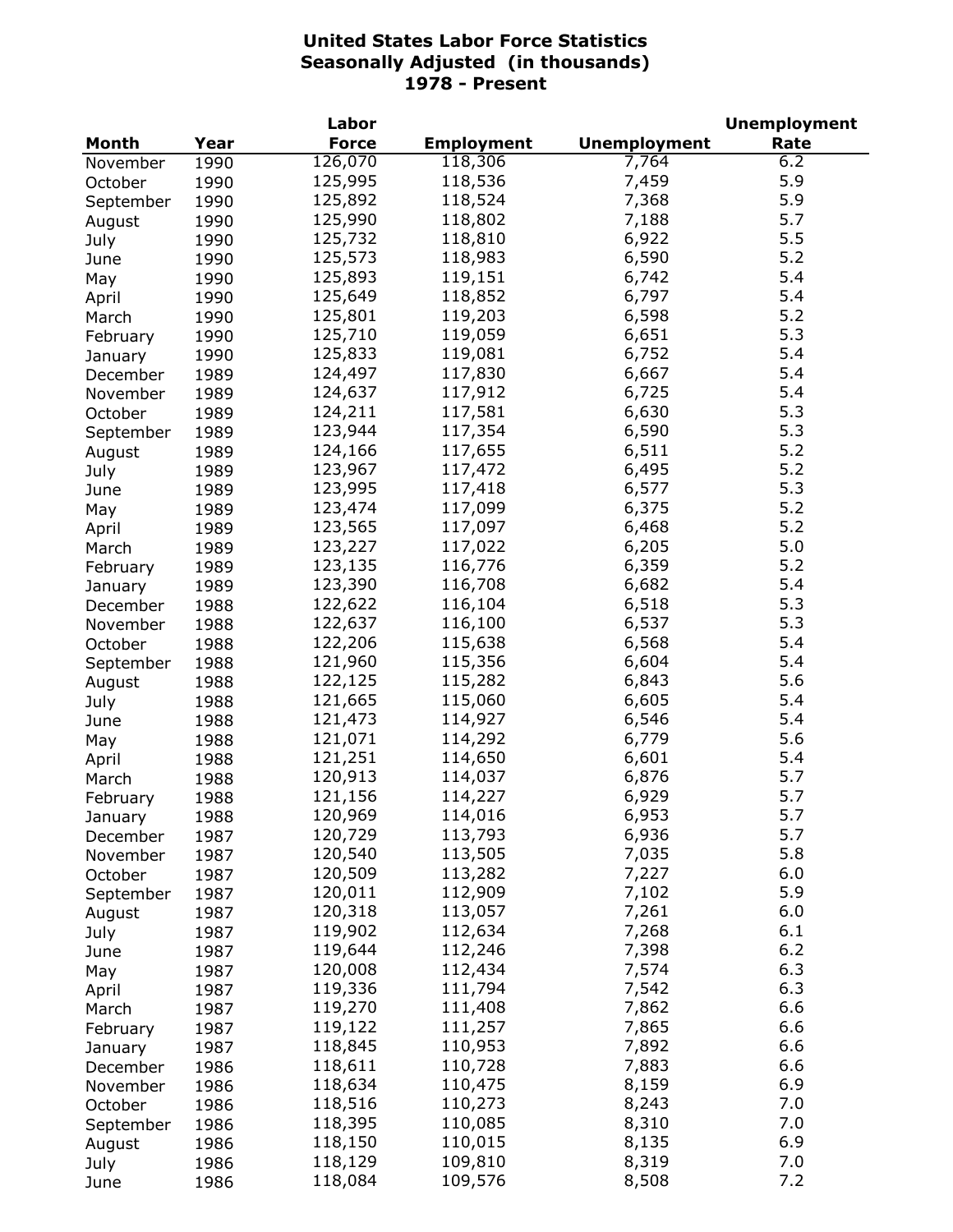|              |      | Labor        |                   |                     | <b>Unemployment</b> |
|--------------|------|--------------|-------------------|---------------------|---------------------|
| <b>Month</b> | Year | <b>Force</b> | <b>Employment</b> | <b>Unemployment</b> | Rate                |
| May          | 1986 | 117,528      | 109,089           | 8,439               | 7.2                 |
| April        | 1986 | 117,316      | 108,952           | 8,364               | 7.1                 |
| March        | 1986 | 117,220      | 108,837           | 8,383               | 7.2                 |
| February     | 1986 | 116,882      | 108,480           | 8,402               | 7.2                 |
| January      | 1986 | 116,682      | 108,887           | 7,795               | 6.7                 |
| December     | 1985 | 116,354      | 108,216           | 8,138               | 7.0                 |
| November     | 1985 | 116,135      | 108,007           | 8,128               | 7.0                 |
| October      | 1985 | 116,145      | 107,847           | 8,298               | 7.1                 |
| September    | 1985 | 115,905      | 107,657           | 8,248               | 7.1                 |
|              | 1985 | 115,291      | 107,095           | 8,196               | 7.1                 |
| August       |      | 115,320      | 106,807           | 8,513               | 7.4                 |
| July         | 1985 |              |                   |                     | 7.4                 |
| June         | 1985 | 114,965      | 106,505           | 8,460               |                     |
| May          | 1985 | 115,234      | 106,932           | 8,302               | 7.2                 |
| April        | 1985 | 115,331      | 106,936           | 8,395               | 7.3                 |
| March        | 1985 | 115,328      | 106,989           | 8,339               | 7.2                 |
| February     | 1985 | 114,876      | 106,555           | 8,321               | 7.2                 |
| January      | 1985 | 114,725      | 106,302           | 8,423               | 7.3                 |
| December     | 1984 | 114,581      | 106,223           | 8,358               | 7.3                 |
| November     | 1984 | 114,170      | 105,972           | 8,198               | 7.2                 |
| October      | 1984 | 114,019      | 105,638           | 8,381               | 7.4                 |
| September    | 1984 | 113,857      | 105,490           | 8,367               | 7.3                 |
| August       | 1984 | 113,682      | 105,163           | 8,519               | 7.5                 |
| July         | 1984 | 113,972      | 105,435           | 8,537               | 7.5                 |
| June         | 1984 | 113,817      | 105,591           | 8,226               | 7.2                 |
| May          | 1984 | 113,649      | 105,193           | 8,456               | 7.4                 |
| April        | 1984 | 113,098      | 104,336           | 8,762               | 7.7                 |
| March        | 1984 | 112,713      | 103,967           | 8,746               | 7.8                 |
| February     | 1984 | 112,615      | 103,824           | 8,791               | 7.8                 |
| January      | 1984 | 112,209      | 103,201           | 9,008               | 8.0                 |
| December     | 1983 | 112,327      | 102,996           | 9,331               | 8.3                 |
| November     | 1983 | 112,228      | 102,729           | 9,499               | 8.5                 |
| October      | 1983 | 111,926      | 102,039           | 9,887               | 8.8                 |
| September    | 1983 | 112,298      | 102,016           | 10,282              | 9.2                 |
|              | 1983 | 112,231      | 101,608           | 10,623              | 9.5                 |
| August       |      | 111,756      | 101,208           |                     | 9.4                 |
| July         | 1983 |              |                   | 10,548              | 10.1                |
| June         | 1983 | 111,879      | 100,633           | 11,246              |                     |
| May          | 1983 | 110,796      | 99,642            | 11,154              | 10.1                |
| April        | 1983 | 110,828      | 99,560            | 11,268              | 10.2                |
| March        | 1983 | 110,587      | 99,179            | 11,408              | 10.3                |
| February     | 1983 | 110,634      | 99,089            | 11,545              | 10.4                |
| January      | 1983 | 110,695      | 99,161            | 11,534              | 10.4                |
| December     | 1982 | 111,083      | 99,032            | 12,051              | 10.8                |
| November     | 1982 | 111,050      | 99,112            | 11,938              | 10.8                |
| October      | 1982 | 110,744      | 99,215            | 11,529              | 10.4                |
| September    | 1982 | 110,721      | 99,504            | 11,217              | 10.1                |
| August       | 1982 | 110,514      | 99,633            | 10,881              | 9.8                 |
| July         | 1982 | 110,342      | 99,493            | 10,849              | 9.8                 |
| June         | 1982 | 110,081      | 99,543            | 10,538              | 9.6                 |
| May          | 1982 | 110,451      | 100,116           | 10,335              | 9.4                 |
| April        | 1982 | 109,820      | 99,576            | 10,244              | 9.3                 |
| March        | 1982 | 109,567      | 99,672            | 9,895               | 9.0                 |
| February     | 1982 | 109,467      | 99,762            | 9,705               | 8.9                 |
| January      | 1982 | 109,089      | 99,692            | 9,397               | 8.6                 |
| December     | 1981 | 108,912      | 99,645            | 9,267               | 8.5                 |